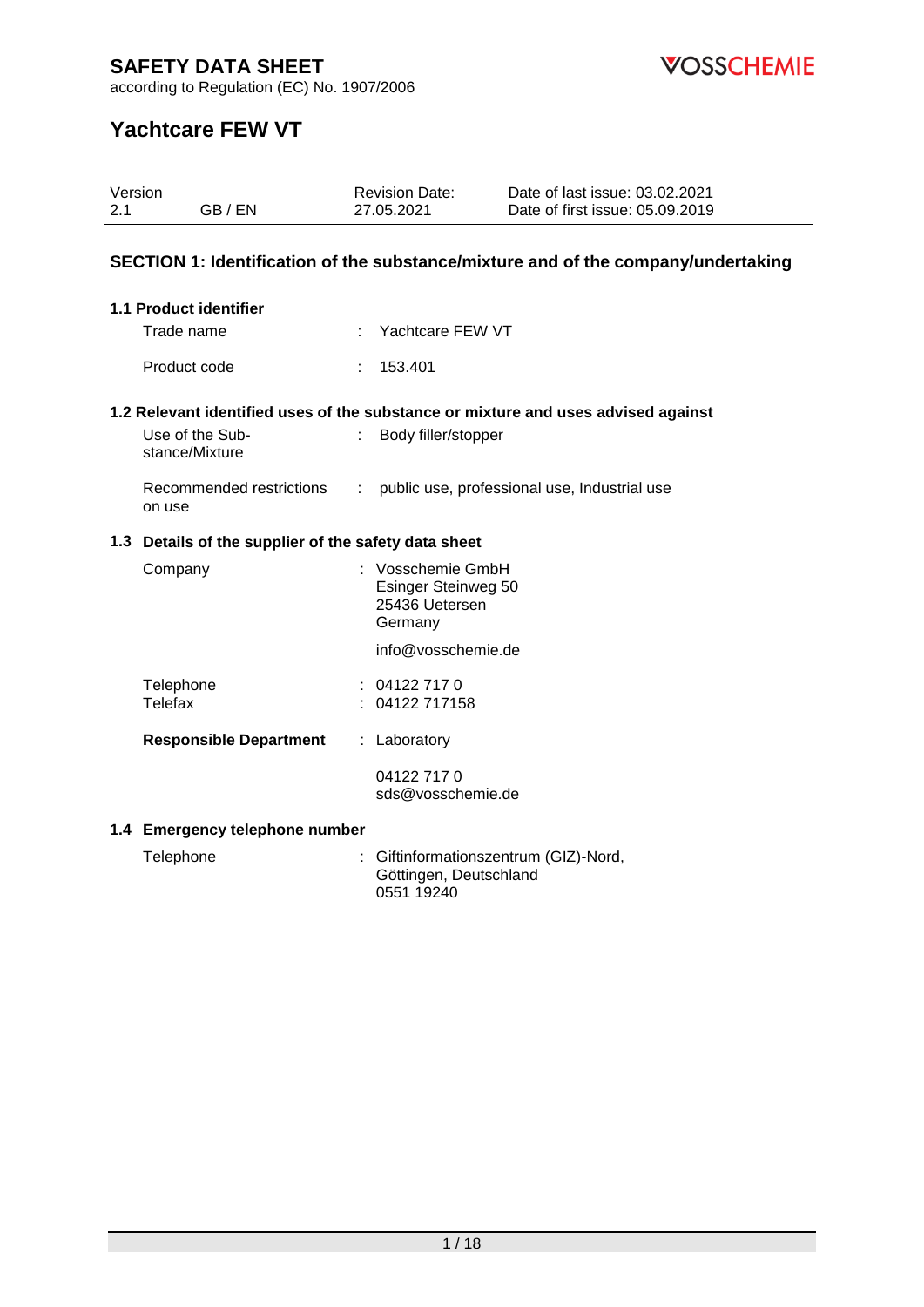according to Regulation (EC) No. 1907/2006

**VOSSCHEMIE** 

# **Yachtcare FEW VT**

| Version |         | <b>Revision Date:</b> | Date of last issue: 03.02.2021  |
|---------|---------|-----------------------|---------------------------------|
| 2.1     | GB / EN | 27.05.2021            | Date of first issue: 05.09.2019 |

#### **SECTION 2: Hazards identification**

#### **2.1 Classification of the substance or mixture**

| Classification (REGULATION (EC) No 1272/2008)       |                                                               |  |  |  |  |  |
|-----------------------------------------------------|---------------------------------------------------------------|--|--|--|--|--|
| Flammable liquids, Category 3                       | H226: Flammable liquid and vapour.                            |  |  |  |  |  |
| Skin irritation, Category 2                         | H315: Causes skin irritation.                                 |  |  |  |  |  |
| Eye irritation, Category 2                          | H319: Causes serious eye irritation.                          |  |  |  |  |  |
| Long-term (chronic) aquatic hazard, Cat-<br>egory 3 | H412: Harmful to aquatic life with long lasting ef-<br>fects. |  |  |  |  |  |

#### **2.2 Label elements**

#### **Labelling (REGULATION (EC) No 1272/2008)**

| Hazard pictograms        |  |                                                                                                                                                                                                                                                   |  |
|--------------------------|--|---------------------------------------------------------------------------------------------------------------------------------------------------------------------------------------------------------------------------------------------------|--|
| Signal word              |  | Warning                                                                                                                                                                                                                                           |  |
| <b>Hazard statements</b> |  | H226 Flammable liquid and vapour.<br>Causes skin irritation.<br>H315<br>H319<br>Causes serious eye irritation.<br>H412<br>Harmful to aquatic life with long lasting effects.                                                                      |  |
| Precautionary statements |  | P <sub>101</sub><br>If medical advice is needed, have product container or<br>label at hand.<br>P <sub>102</sub><br>Keep out of reach of children.                                                                                                |  |
|                          |  | <b>Prevention:</b>                                                                                                                                                                                                                                |  |
|                          |  | P210<br>Keep away from heat, hot surfaces, sparks, open<br>flames and other ignition sources. No smoking.<br>P273 Avoid release to the environment.<br>P280<br>Wear protective gloves/ protective clothing/ eye protec-<br>tion/ face protection. |  |
|                          |  | <b>Response:</b>                                                                                                                                                                                                                                  |  |
|                          |  | P305 + P351 + P338 IF IN EYES: Rinse cautiously with wa-<br>ter for several minutes. Remove contact lenses, if present and<br>easy to do. Continue rinsing.<br>P337 + P313<br>If eye irritation persists: Get medical advice/<br>attention.       |  |
|                          |  | Disposal:                                                                                                                                                                                                                                         |  |
|                          |  | P501<br>Dispose of contents/ container to an approved facility in<br>accordance with local, regional, national and international regu-<br>lations.                                                                                                |  |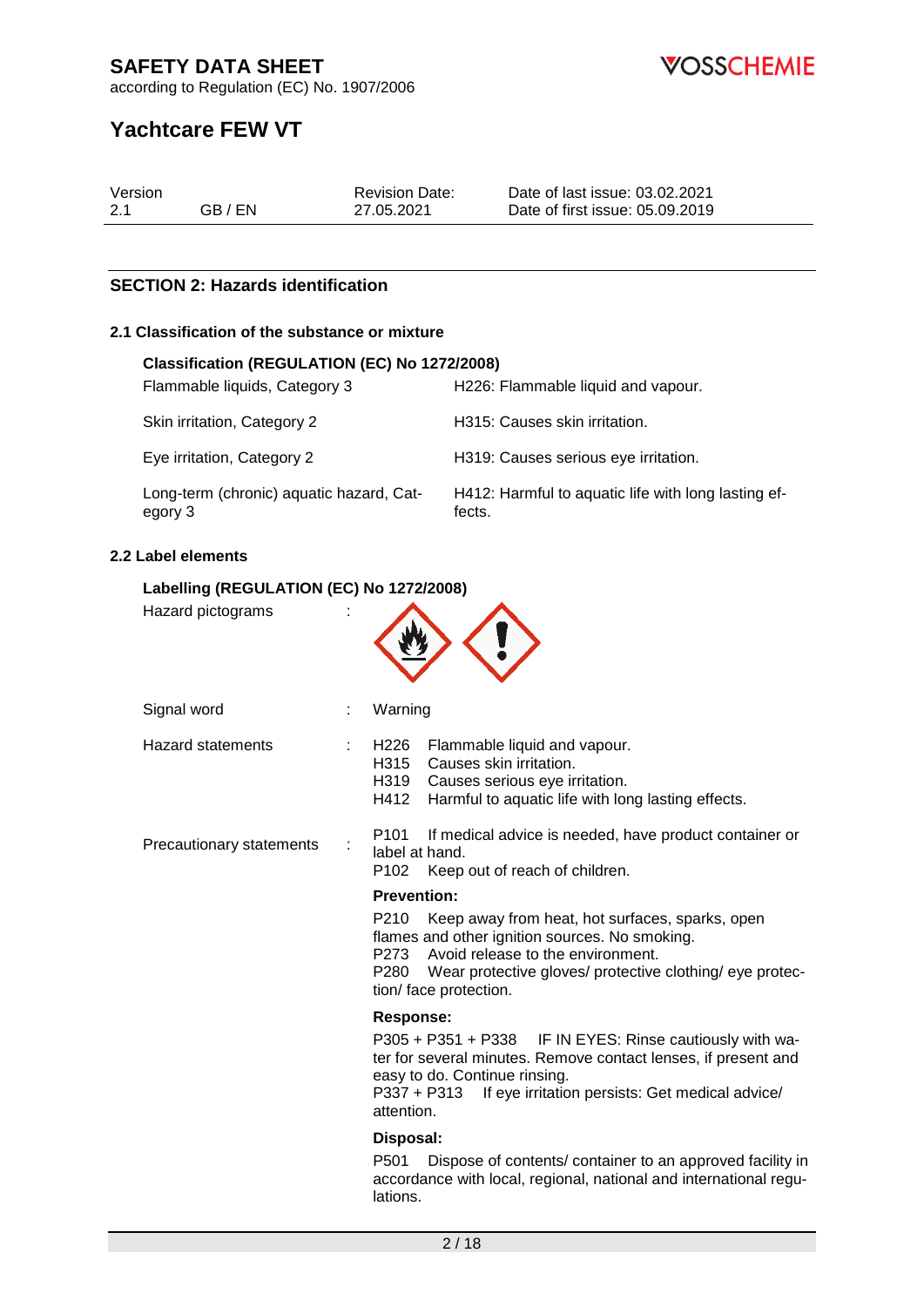according to Regulation (EC) No. 1907/2006

# **Yachtcare FEW VT**

| Version |         | <b>Revision Date:</b> | Date of last issue: 03.02.2021  |
|---------|---------|-----------------------|---------------------------------|
| -2.1    | GB / EN | 27.05.2021            | Date of first issue: 05.09.2019 |

#### **Additional Labelling**

| EUH208 | Contains Reaction mass of 2,2'-[(4-methylphenyl)imino]bisethanol and Ethanol  |
|--------|-------------------------------------------------------------------------------|
|        | 2-[[2-(2-hydroxyethoxy)ethyl](4-methylphenyl)amino]-. May produce an allergic |
|        | reaction.                                                                     |

EUH211 Warning! Hazardous respirable droplets may be formed when sprayed. Do not breathe spray or mist.

#### **2.3 Other hazards**

This substance/mixture contains no components considered to be either persistent, bioaccumulative and toxic (PBT), or very persistent and very bioaccumulative (vPvB) at levels of 0.1% or higher.

Ecological information: The substance/mixture does not contain components considered to have endocrine disrupting properties according to REACH Article 57(f) or Commission Delegated regulation (EU) 2017/2100 or Commission Regulation (EU) 2018/605 at levels of 0.1% or higher.

Toxicological information: The substance/mixture does not contain components considered to have endocrine disrupting properties according to REACH Article 57(f) or Commission Delegated regulation (EU) 2017/2100 or Commission Regulation (EU) 2018/605 at levels of 0.1% or higher.

#### **SECTION 3: Composition/information on ingredients**

#### **3.2 Mixtures**

Chemical nature : Mixture

contains Resin

| <b>Components</b>                                                     |
|-----------------------------------------------------------------------|
| $\bigcap$ $\bigcup$ $\bigcap$ $\bigcap$ $\bigcap$ $\bigcap$ $\bigcap$ |

| Chemical name                                                                                                                            | CAS-No.<br>EC-No.<br>Index-No.<br>Registration number            | Classification                                                                                                                           | Concentration<br>(% w/w) |  |
|------------------------------------------------------------------------------------------------------------------------------------------|------------------------------------------------------------------|------------------------------------------------------------------------------------------------------------------------------------------|--------------------------|--|
| vinyltoluene                                                                                                                             | 25013-15-4<br>246-562-2<br>01-2119622074-50,<br>01-2120106403-73 | Flam. Liq. 3; H226<br>Acute Tox. 4; H332<br>Skin Irrit. 2; H315<br>Eye Irrit. 2; H319<br>Asp. Tox. 1; H304<br>Aquatic Chronic 2;<br>H411 | $>= 10 - 20$             |  |
| Titanium dioxide                                                                                                                         | 13463-67-7<br>236-675-5<br>01-2119489379-17                      | Carc. 2; H351                                                                                                                            | $>= 10 - 20$             |  |
| Reaction mass of 2,2'-[(4-<br>methylphenyl)imino]bisethanol<br>and Ethanol $2-[2-(2-$<br>hydroxyethoxy)ethyl](4-<br>methylphenyl)amino]- | Not Assigned<br>911-490-9<br>01-2119979579-10                    | Acute Tox. 4; H302<br>Skin Irrit. 2; H315<br>Eye Dam. 1; H318<br>Skin Sens. 1B; H317<br>Aquatic Chronic 3;<br>H412                       | $>= 0.1 - < 0.25$        |  |
| Substances with a workplace exposure limit :                                                                                             |                                                                  |                                                                                                                                          |                          |  |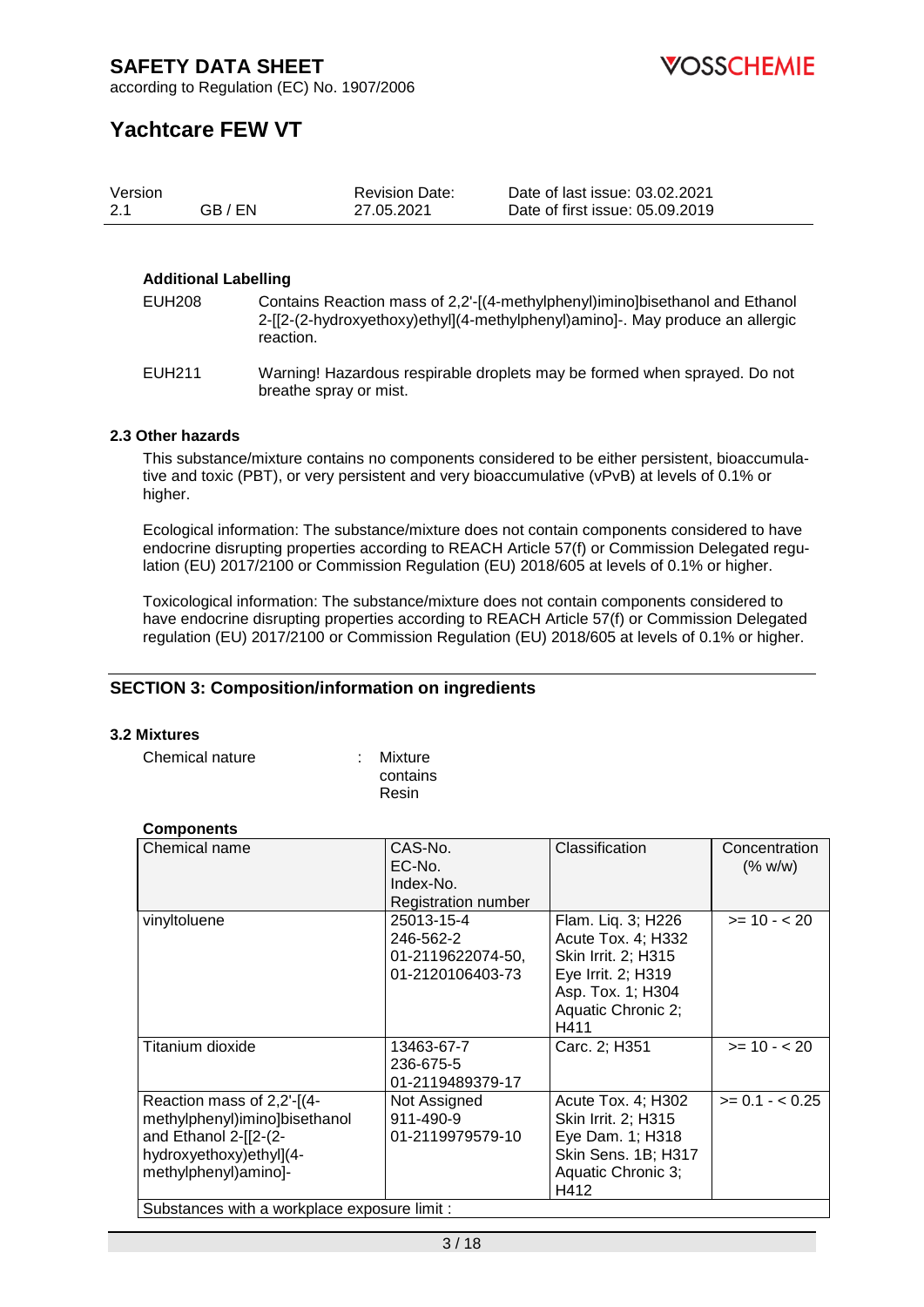

according to Regulation (EC) No. 1907/2006

# **Yachtcare FEW VT**

| Version<br>GB / EN<br>2.1                                       | <b>Revision Date:</b><br>27.05.2021                       | Date of last issue: 03.02.2021<br>Date of first issue: 05.09.2019                                                                                                                                                                                                                    |
|-----------------------------------------------------------------|-----------------------------------------------------------|--------------------------------------------------------------------------------------------------------------------------------------------------------------------------------------------------------------------------------------------------------------------------------------|
| Talc                                                            | 14807-96-6<br>238-877-9                                   | $>= 30 - 50$                                                                                                                                                                                                                                                                         |
| For explanation of abbreviations see section 16.                |                                                           |                                                                                                                                                                                                                                                                                      |
| <b>SECTION 4: First aid measures</b>                            |                                                           |                                                                                                                                                                                                                                                                                      |
| 4.1 Description of first aid measures                           |                                                           |                                                                                                                                                                                                                                                                                      |
| General advice                                                  | vice immediately.<br>Move out of dangerous area.          | In the case of accident or if you feel unwell, seek medical ad-<br>Take off contaminated clothing and shoes immediately.<br>Do not leave the victim unattended.<br>Symptoms of poisoning may appear several hours later.<br>Show this safety data sheet to the doctor in attendance. |
| Protection of first-aiders                                      |                                                           | First Aid responders should pay attention to self-protection<br>and use the recommended protective clothing                                                                                                                                                                          |
| If inhaled                                                      | medical attention.<br>advice.                             | Remove person to fresh air. If signs/symptoms continue, get<br>If unconscious, place in recovery position and seek medical                                                                                                                                                           |
| In case of skin contact                                         |                                                           | Wash off immediately with soap and plenty of water while<br>removing all contaminated clothes and shoes.<br>Call a physician if irritation develops or persists.                                                                                                                     |
| In case of eye contact                                          | for at least 15 minutes.<br>Consult a physician.          | Rinse immediately with plenty of water, also under the eyelids,<br>Keep eye wide open while rinsing.<br>If easy to do, remove contact lens, if worn.                                                                                                                                 |
| If swallowed                                                    | Do NOT induce vomiting.<br>Call a physician immediately.  |                                                                                                                                                                                                                                                                                      |
| 4.2 Most important symptoms and effects, both acute and delayed |                                                           |                                                                                                                                                                                                                                                                                      |
| <b>Risks</b>                                                    | Causes skin irritation.<br>Causes serious eye irritation. |                                                                                                                                                                                                                                                                                      |
|                                                                 |                                                           | 4.3 Indication of any immediate medical attention and special treatment needed                                                                                                                                                                                                       |
| Treatment                                                       | Treat symptomatically.                                    | Keep under medical supervision for at least 48 hours.                                                                                                                                                                                                                                |
| <b>SECTION 5: Firefighting measures</b>                         |                                                           |                                                                                                                                                                                                                                                                                      |
| 5.1 Extinguishing media<br>Suitable extinguishing media         | Carbon dioxide (CO2)                                      |                                                                                                                                                                                                                                                                                      |

Dry powder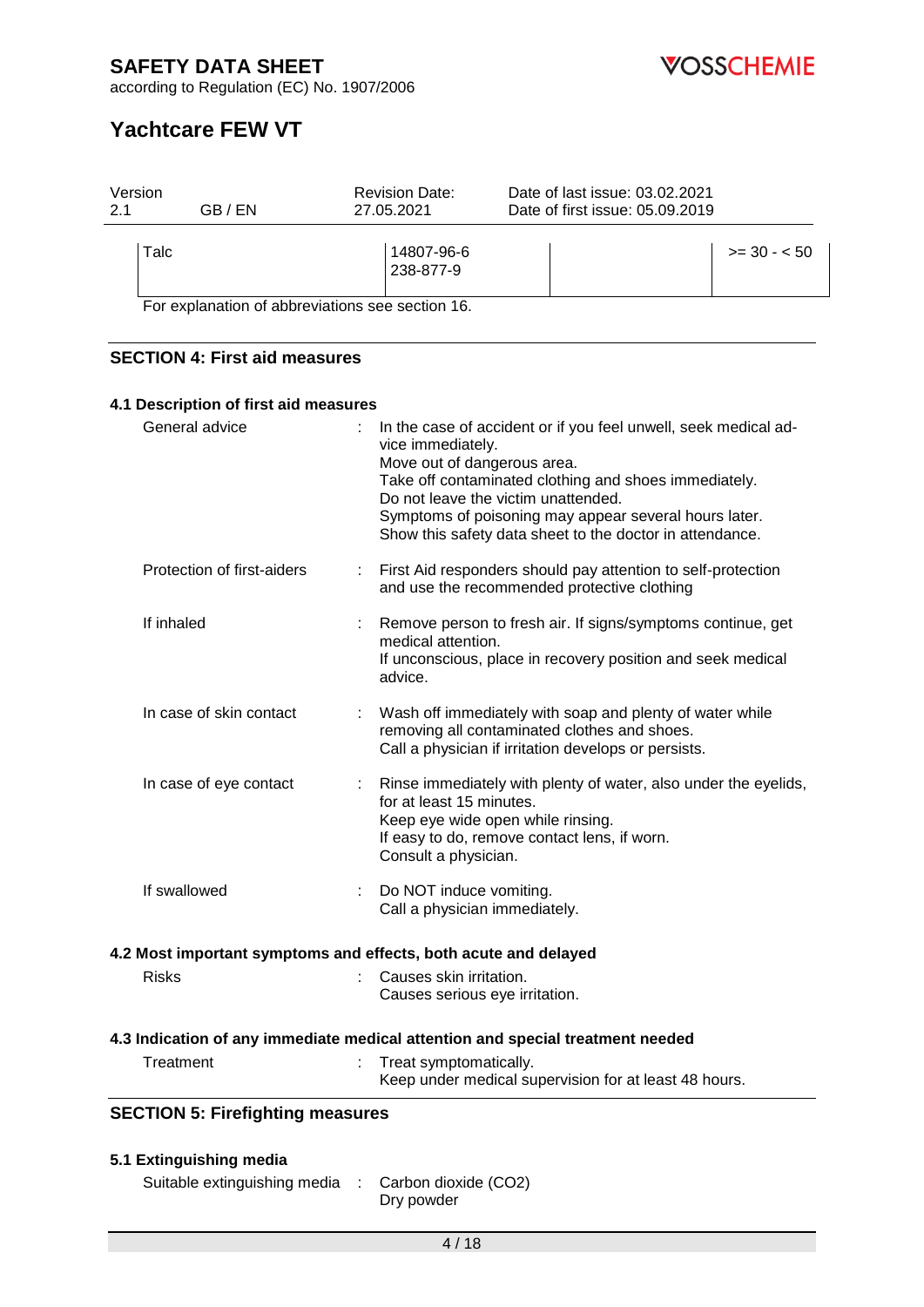**VOSSCHEMIE** 

according to Regulation (EC) No. 1907/2006

# **Yachtcare FEW VT**

| Version<br>2.1 | GB / EN                                                   |                             | <b>Revision Date:</b><br>27.05.2021       | Date of last issue: 03.02.2021<br>Date of first issue: 05.09.2019                                                                                                                                                                                                                                     |
|----------------|-----------------------------------------------------------|-----------------------------|-------------------------------------------|-------------------------------------------------------------------------------------------------------------------------------------------------------------------------------------------------------------------------------------------------------------------------------------------------------|
|                |                                                           |                             | Water spray jet<br>Alcohol-resistant foam |                                                                                                                                                                                                                                                                                                       |
|                | Unsuitable extinguishing<br>media                         | ÷                           | High volume water jet                     |                                                                                                                                                                                                                                                                                                       |
|                | 5.2 Special hazards arising from the substance or mixture |                             |                                           |                                                                                                                                                                                                                                                                                                       |
|                | Specific hazards during fire-<br>fighting                 | $\mathcal{L}^{\mathcal{A}}$ | fire/high temperature.                    | Build-up of dangerous/toxic fumes possible in cases of                                                                                                                                                                                                                                                |
|                | Hazardous combustion prod-<br>ucts                        | $\sim$ 1.                   | bustion<br>bons (smoke).                  | Hazardous decomposition products due to incomplete com-<br>Carbon monoxide, carbon dioxide and unburned hydrocar-                                                                                                                                                                                     |
|                | 5.3 Advice for firefighters                               |                             |                                           |                                                                                                                                                                                                                                                                                                       |
|                | Special protective equipment<br>for firefighters          | $\pm$                       | Use personal protective equipment.        | In the event of fire, wear self-contained breathing apparatus.                                                                                                                                                                                                                                        |
|                | Further information                                       |                             | must not be discharged into drains.       | Use water spray to cool unopened containers.<br>Collect contaminated fire extinguishing water separately. This<br>Fire residues and contaminated fire extinguishing water must<br>be disposed of in accordance with local regulations.<br>In the event of fire and/or explosion do not breathe fumes. |

### **SECTION 6: Accidental release measures**

#### **6.1 Personal precautions, protective equipment and emergency procedures**

| Personal precautions | Wear personal protective equipment.<br>÷                   |  |
|----------------------|------------------------------------------------------------|--|
|                      | Evacuate personnel to safe areas.                          |  |
|                      | Ensure adequate ventilation, especially in confined areas. |  |
|                      | Remove all sources of ignition.                            |  |
|                      | Do not smoke.                                              |  |
|                      | Avoid contact with skin, eyes and clothing.                |  |
|                      |                                                            |  |
|                      |                                                            |  |

#### **6.2 Environmental precautions**

| Environmental precautions | : Do not flush into surface water or sanitary sewer system.<br>If the product contaminates rivers and lakes or drains inform |
|---------------------------|------------------------------------------------------------------------------------------------------------------------------|
|                           | respective authorities.                                                                                                      |

#### **6.3 Methods and material for containment and cleaning up**

| Methods for cleaning up | : Soak up with inert absorbent material (e.g. sand, silica gel,<br>acid binder, universal binder, sawdust).<br>Keep in suitable, closed containers for disposal.<br>Do not flush with water. |
|-------------------------|----------------------------------------------------------------------------------------------------------------------------------------------------------------------------------------------|
|                         |                                                                                                                                                                                              |

#### **6.4 Reference to other sections**

For personal protection see section 8., For disposal considerations see section 13.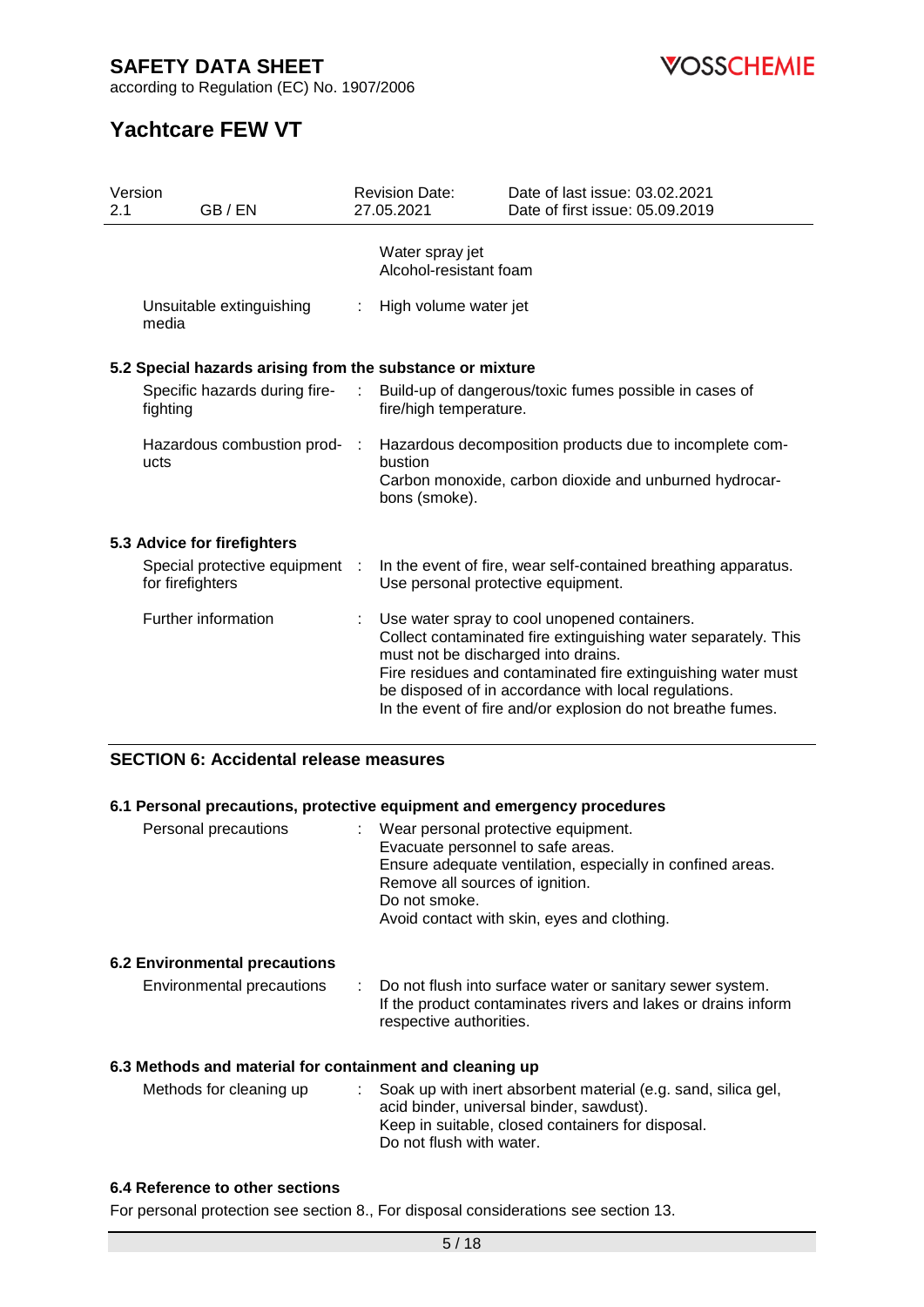according to Regulation (EC) No. 1907/2006

*COSSCHEMIE* 

# **Yachtcare FEW VT**

| Version |         | <b>Revision Date:</b> | Date of last issue: 03.02.2021  |
|---------|---------|-----------------------|---------------------------------|
| 2.1     | GB / EN | 27.05.2021            | Date of first issue: 05.09.2019 |

#### **SECTION 7: Handling and storage**

#### **7.1 Precautions for safe handling** Advice on safe handling : Keep container closed when not in use. Provide sufficient air exchange and/or exhaust in work rooms. Wear personal protective equipment. Avoid contact with skin and eyes. Avoid the inhalation of dust, particulates, spray or mist arising from the application of this mixture. Avoid inhalation of dust from sanding. Advice on protection against : fire and explosion : Vapours may form explosive mixtures with air. Keep away from open flames, hot surfaces and sources of ignition. Do not smoke. Take measures to prevent the build up of electrostatic charge. Use explosion-proof equipment. **7.2 Conditions for safe storage, including any incompatibilities** Requirements for storage areas and containers : Store in original container. Keep containers tightly closed in a dry, cool and well-ventilated place. Further information on storage conditions : Keep away from heat and sources of ignition. Keep away from direct sunlight. Advice on common storage : Incompatible with oxidizing agents. Keep away from food and drink.

**7.3 Specific end use(s)**

Specific use(s) : No data available

### **SECTION 8: Exposure controls/personal protection**

#### **8.1 Control parameters**

#### **Occupational Exposure Limits**

| Components       | CAS-No.                                      | Value type (Form<br>of exposure) | Control parameters | <b>Basis</b> |  |
|------------------|----------------------------------------------|----------------------------------|--------------------|--------------|--|
| Talc             | 14807-96-6                                   | <b>TWA (Respirable</b>           | 1 $mg/m3$          | GB EH40      |  |
|                  |                                              | dust)                            |                    |              |  |
|                  |                                              | TWA (Respirable                  | $0.1$ mg/m $3$     | 2004/37/EC   |  |
|                  |                                              | dust)                            |                    |              |  |
|                  | Further information: Carcinogens or mutagens |                                  |                    |              |  |
| Titanium dioxide | 13463-67-7                                   | TWA (inhalable                   | $10$ mg/m $3$      | GB EH40      |  |
|                  |                                              | dust)                            |                    |              |  |
|                  |                                              | TWA (Respirable                  | $4$ mg/m $3$       | GB EH40      |  |
|                  |                                              | dust)                            |                    |              |  |
| Barium sulphate  | 7727-43-7                                    | TWA (inhalable                   | $10$ mg/m $3$      | GB EH40      |  |
|                  |                                              | dust)                            |                    |              |  |
|                  |                                              | TWA (Respirable                  | $4$ mg/m $3$       | GB EH40      |  |
|                  |                                              | dust)                            |                    |              |  |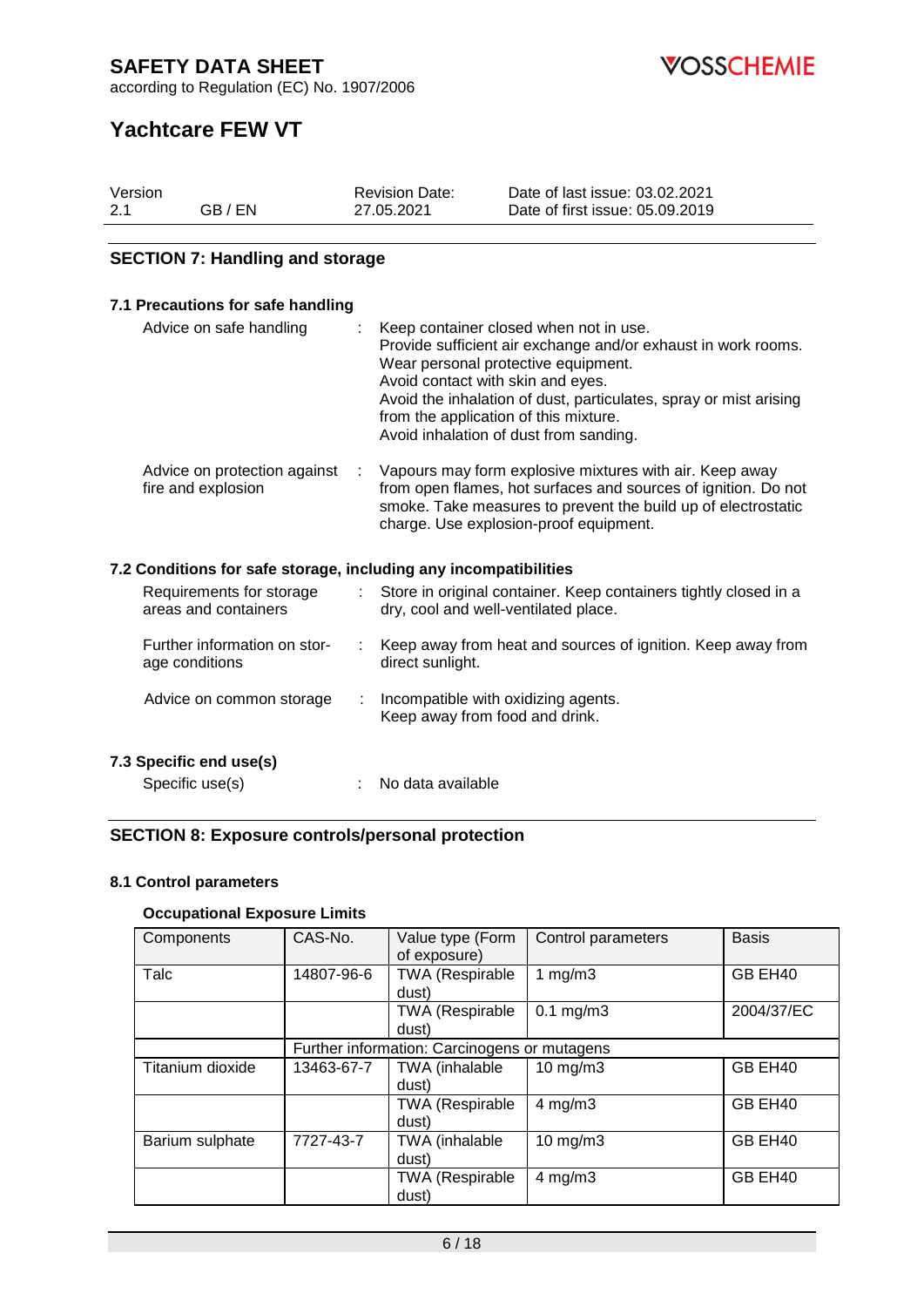

according to Regulation (EC) No. 1907/2006

# **Yachtcare FEW VT**

| Version |         | <b>Revision Date:</b> | Date of last issue: 03.02.2021  |
|---------|---------|-----------------------|---------------------------------|
| 2.1     | GB / EN | 27.05.2021            | Date of first issue: 05.09.2019 |

#### **Derived No Effect Level (DNEL) according to Regulation (EC) No. 1907/2006:**

| Substance name                                                                                                                                          | End Use   | Exposure routes       | Potential health ef-<br>fects | Value              |
|---------------------------------------------------------------------------------------------------------------------------------------------------------|-----------|-----------------------|-------------------------------|--------------------|
| Reaction mass of<br>$2,2'-[(4-$<br>methylphenyl)imino]bi<br>sethanol and Ethanol<br>$2-[12-(2-$<br>hydroxyeth-<br>oxy)ethyl](4-<br>methylphenyl)amino]- | Workers   | Inhalation            | Long-term systemic<br>effects | $9.8$ mg/m $3$     |
|                                                                                                                                                         | Workers   | Skin contact          | Long-term systemic<br>effects | 1.4 $mg/kg$        |
|                                                                                                                                                         | Consumers | Inhalation            | Long-term systemic<br>effects | $2.9 \text{ mg/m}$ |
|                                                                                                                                                         | Consumers | Skin contact,<br>Oral | Long-term systemic<br>effects | $0.83$ mg/kg       |

#### **Predicted No Effect Concentration (PNEC) according to Regulation (EC) No. 1907/2006:**

| Substance name                                                                                                                          | <b>Environmental Compartment</b> | Value               |
|-----------------------------------------------------------------------------------------------------------------------------------------|----------------------------------|---------------------|
| Reaction mass of 2,2'-[(4-<br>methylphenyl)imino]bisethanol<br>and Ethanol 2-[[2-(2-<br>hydroxyethoxy)ethyl](4-<br>methylphenyl)amino]- | Fresh water                      | $0.048$ mg/l        |
|                                                                                                                                         | Marine water                     | $0.005$ mg/l        |
|                                                                                                                                         | Sewage treatment plant           | $10 \text{ mg/l}$   |
|                                                                                                                                         | Fresh water sediment             | $1.2 \text{ mg/kg}$ |
|                                                                                                                                         | Marine sediment                  | $0.12$ mg/kg        |
|                                                                                                                                         | Soil                             | $0.21$ mg/kg        |

#### **8.2 Exposure controls**

#### **Personal protective equipment**

Eye protection : Safety glasses with side-shields conforming to EN166

| Hand protection    |                           |
|--------------------|---------------------------|
| Material           | <b>Fluorinated rubber</b> |
| Break through time | $>$ 480 min               |
| Glove thickness    | $>= 0.4$ mm               |
| Directive          | <b>DIN EN 374</b>         |
| Protective index   | Class 6                   |
| Material           | Nitrile rubber            |
| Break through time | > 480 min                 |
| Glove thickness    | $>= 0.4$ mm               |
| Directive          | <b>DIN EN 374</b>         |
| Protective index   | Class 6                   |
| Remarks            | Gloves should be a        |
|                    |                           |

discarded and replaced if there is any indication of degradation or chemical breakthrough. The data about break through time/strength of material are standard values! The exact break through time/strength of material has to be obtained from the producer of the protective glove. The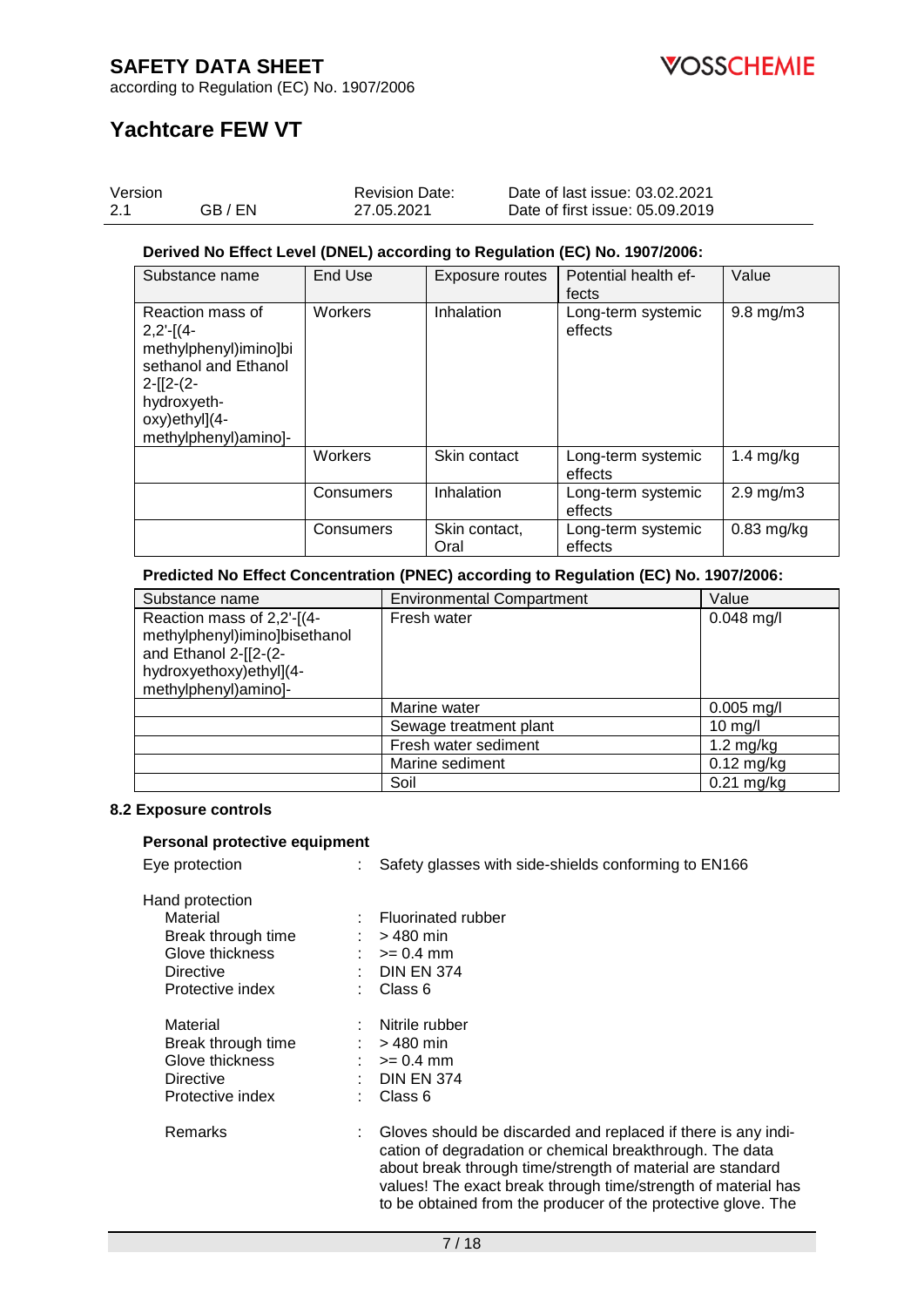according to Regulation (EC) No. 1907/2006



# **Yachtcare FEW VT**

| Version<br>GB / EN<br>2.1 | <b>Revision Date:</b><br>27.05.2021            | Date of last issue: 03.02.2021<br>Date of first issue: 05.09.2019                                                                                                                                                                                                                                                                                                                                                                              |  |
|---------------------------|------------------------------------------------|------------------------------------------------------------------------------------------------------------------------------------------------------------------------------------------------------------------------------------------------------------------------------------------------------------------------------------------------------------------------------------------------------------------------------------------------|--|
|                           |                                                | choice of an appropriate glove does not only depend on its<br>material but also on other quality features and is different<br>from one producer to the other. Preventive skin protection<br>Butyl gloves are not suitable. Avoid natural rubber gloves.                                                                                                                                                                                        |  |
| Skin and body protection  | Long sleeved clothing                          | Please wear suitable protective clothing, e.g. made of cotton<br>or heat-resistant synthetic fibres.                                                                                                                                                                                                                                                                                                                                           |  |
| Respiratory protection    | exposure limits.<br>should be used.<br>(dust). | Apply technical measures to comply with the occupational<br>If exposure cannot be avoided by the provision of local ex-<br>haust ventilation, suitable respiratory protective equipment<br>Dry sanding, flame cutting and/or welding of the cured mate-<br>rial will give rise to dust and/or hazardous fumes.<br>Use the indicated respiratory protection if the occupational<br>exposure limit is exceeded and/or in case of product release |  |
| Filter type               |                                                | Combined particulates and organic vapour type (A-P)                                                                                                                                                                                                                                                                                                                                                                                            |  |
| Protective measures       |                                                | Ensure that eye flushing systems and safety showers are<br>located close to the working place.<br>Avoid contact with the skin and the eyes.<br>Use only with adequate ventilation.                                                                                                                                                                                                                                                             |  |

### **SECTION 9: Physical and chemical properties**

#### **9.1 Information on basic physical and chemical properties**

| Physical state                                                            |                             | paste                                         |
|---------------------------------------------------------------------------|-----------------------------|-----------------------------------------------|
| Colour                                                                    | t.                          | white                                         |
| Odour                                                                     |                             | aromatic                                      |
| Melting point/freezing point                                              |                             | : $-76.8 °C$<br>Literature value vinyltoluene |
| Boiling point/boiling range                                               | $\mathcal{L}^{\mathcal{L}}$ | 168 °CLiterature value vinyltoluene           |
| Upper explosion limit / Upper $\therefore$ 6.1 %(V)<br>flammability limit |                             | Literature value vinyltoluene                 |
| Lower explosion limit / Lower : $1.9\%$ (V)<br>flammability limit         |                             | Literature value vinyltoluene                 |
| Flash point                                                               |                             | : 53 °C<br>Literature value vinyltoluene      |
| Ignition temperature                                                      | t.                          | 575 °C<br>Literature value vinyltoluene       |
|                                                                           |                             |                                               |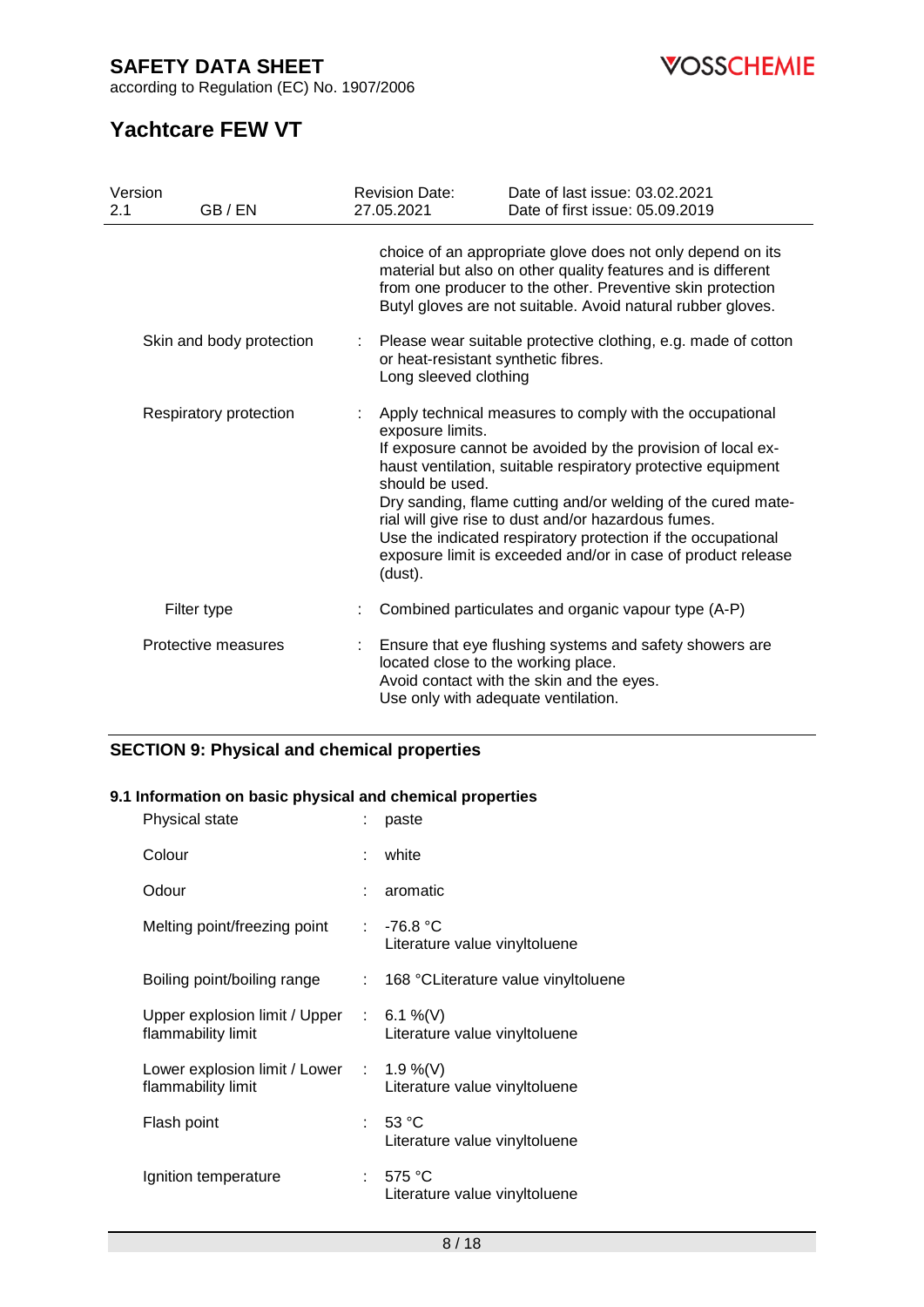**VOSSCHEMIE** 

according to Regulation (EC) No. 1907/2006

# **Yachtcare FEW VT**

| Version<br>GB / EN<br>2.1                  | <b>Revision Date:</b><br>27.05.2021                | Date of last issue: 03.02.2021<br>Date of first issue: 05.09.2019 |
|--------------------------------------------|----------------------------------------------------|-------------------------------------------------------------------|
| pH                                         |                                                    | Not applicable substance/mixture is non-soluble (in water)        |
| Viscosity<br>Viscosity, dynamic            | not determined                                     |                                                                   |
| Viscosity, kinematic                       | not determined                                     |                                                                   |
| Solubility(ies)<br>Water solubility        | insoluble<br>÷                                     |                                                                   |
| Partition coefficient: n-<br>octanol/water | No data available                                  |                                                                   |
| Vapour pressure                            | : $2 hPa (20 °C)$<br>Literature value vinyltoluene |                                                                   |
| Density                                    | ca. 1.9 g/cm3 (20 °C)                              |                                                                   |
| 9.2 Other information                      |                                                    |                                                                   |
| <b>Explosives</b>                          | Not explosive                                      | In use, may form flammable/explosive vapour-air mixture.          |
| Self-ignition                              | not auto-flammable                                 |                                                                   |

### **SECTION 10: Stability and reactivity**

#### **10.1 Reactivity**

No decomposition if used as directed.

#### **10.2 Chemical stability**

No decomposition if stored and applied as directed.

### **10.3 Possibility of hazardous reactions**

| Hazardous reactions         | Avoid radical-forming starting agents, peroxides and reactive<br>metals.<br>Polymerisation can occur. Polymerisation is a highly exother-<br>mic reaction and may generate sufficient heat to cause ther-<br>mal decomposition and/or rupture containers. |
|-----------------------------|-----------------------------------------------------------------------------------------------------------------------------------------------------------------------------------------------------------------------------------------------------------|
| 10.4 Conditions to avoid    |                                                                                                                                                                                                                                                           |
| Conditions to avoid         | Heat, flames and sparks.<br>Strong sunlight for prolonged periods.                                                                                                                                                                                        |
| 10.5 Incompatible materials |                                                                                                                                                                                                                                                           |
| Materials to avoid          | Strong acids and oxidizing agents<br>polymerisation initiators                                                                                                                                                                                            |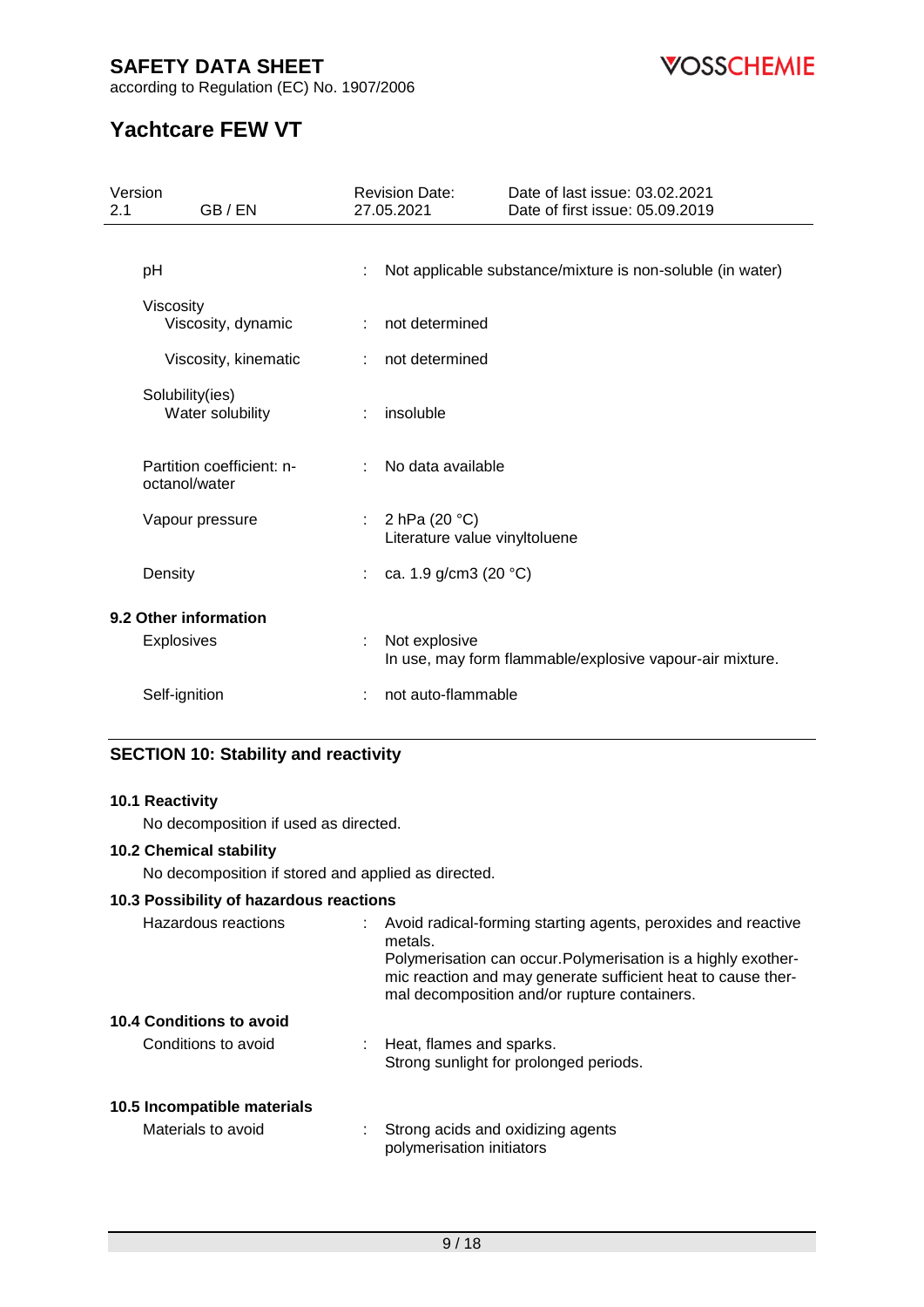**VOSSCHEMIE** 

according to Regulation (EC) No. 1907/2006

# **Yachtcare FEW VT**

| Version |         | <b>Revision Date:</b> | Date of last issue: 03.02.2021  |
|---------|---------|-----------------------|---------------------------------|
| 2.1     | GB / EN | 27.05.2021            | Date of first issue: 05.09.2019 |

#### **10.6 Hazardous decomposition products**

Build-up of dangerous/toxic fumes possible in cases of fire/high temperature.

#### **SECTION 11: Toxicological information**

#### **11.1 Information on hazard classes as defined in Regulation (EC) No 1272/2008**

| Product:                                     |    |                                                                                                                       |
|----------------------------------------------|----|-----------------------------------------------------------------------------------------------------------------------|
| Acute inhalation toxicity                    |    | : Acute toxicity estimate: $> 20$ mg/l<br>Exposure time: 4 h<br>Test atmosphere: vapour<br>Method: Calculation method |
| <b>Components:</b>                           |    |                                                                                                                       |
| vinyltoluene:                                |    |                                                                                                                       |
| Acute oral toxicity                          |    | : LD50 Oral (Rat): 3,680 mg/kg                                                                                        |
| Acute inhalation toxicity                    |    | : LC50: 16.861 mg/l<br>Exposure time: 4 h<br>Test atmosphere: vapour                                                  |
| Acute dermal toxicity                        |    | LD50 Dermal (Rabbit): 4,490 mg/kg                                                                                     |
| <b>Titanium dioxide:</b>                     |    |                                                                                                                       |
| Acute oral toxicity                          |    | : LD50 Oral (Rat): $> 5,000$ mg/kg                                                                                    |
| Acute inhalation toxicity                    |    | : LD50 (Rat): $> 6.8$ mg/l<br>Exposure time: 4 h                                                                      |
| hydroxyethoxy)ethyl](4-methylphenyl)amino]-: |    | Reaction mass of 2,2'-[(4-methylphenyl)imino]bisethanol and Ethanol 2-[[2-(2-                                         |
| Acute oral toxicity                          |    | LD50 Oral (Rat): 619 mg/kg<br>Method: OECD Test Guideline 401                                                         |
| Acute dermal toxicity                        | ÷. | LD50 Dermal $(Rat):$ > 2,000 mg/kg<br>Method: OECD Test Guideline 402                                                 |

**Skin corrosion/irritation** Causes skin irritation.

#### **Components:**

#### **vinyltoluene:**

Acute inhalation toxicity : Assessment: The substance or mixture has no acute inhala-

tion toxicity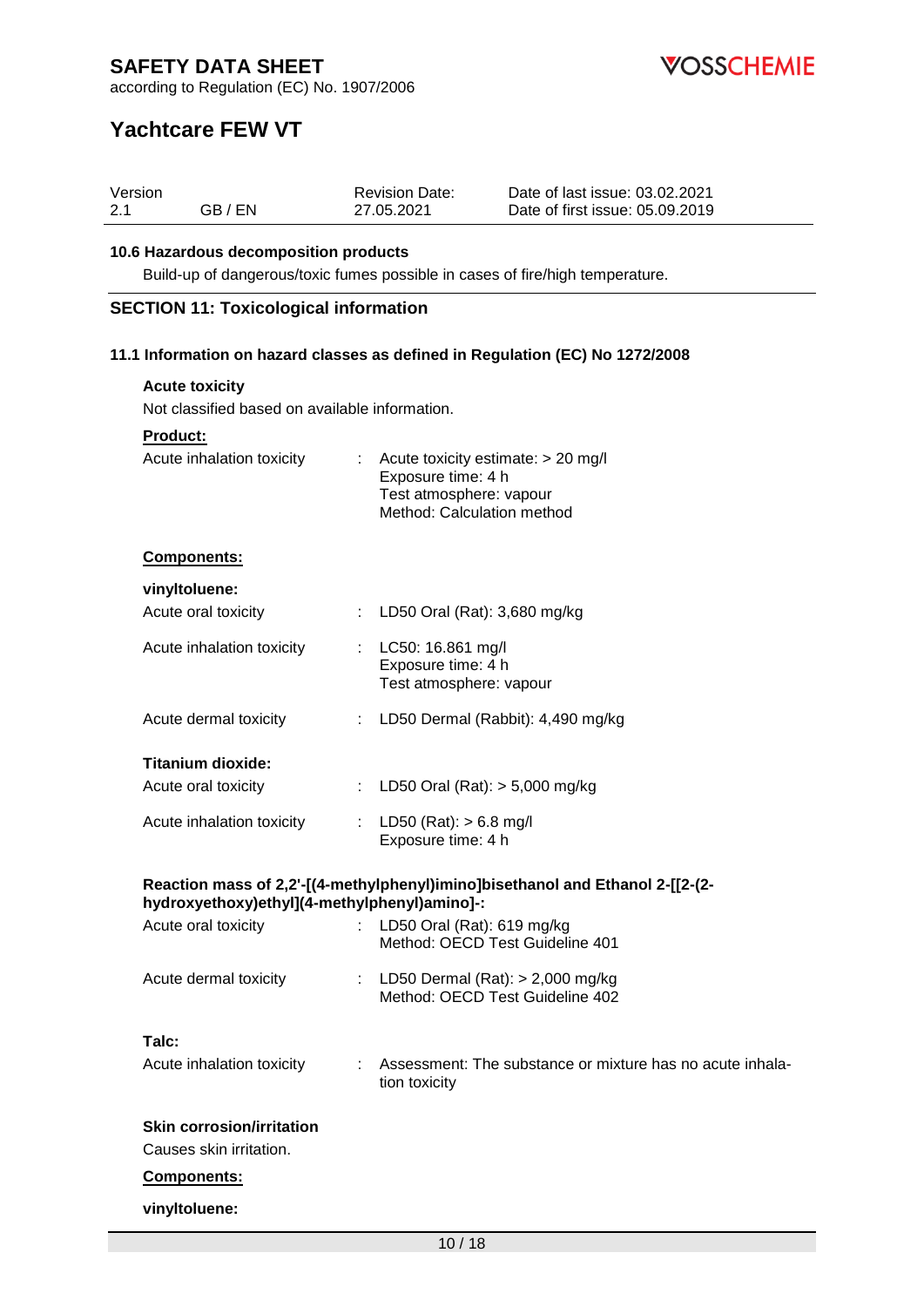**VOSSCHEMIE** 

according to Regulation (EC) No. 1907/2006

# **Yachtcare FEW VT**

| Version<br>2.1 | GB/EN                                                                       | <b>Revision Date:</b><br>27.05.2021              | Date of last issue: 03.02.2021<br>Date of first issue: 05.09.2019             |
|----------------|-----------------------------------------------------------------------------|--------------------------------------------------|-------------------------------------------------------------------------------|
|                | Assessment<br>Result                                                        | Irritating to skin.<br>Skin irritation           |                                                                               |
|                | <b>Titanium dioxide:</b>                                                    |                                                  |                                                                               |
|                | Remarks                                                                     | No skin irritation<br>÷                          |                                                                               |
|                | hydroxyethoxy)ethyl](4-methylphenyl)amino]-:                                |                                                  | Reaction mass of 2,2'-[(4-methylphenyl)imino]bisethanol and Ethanol 2-[[2-(2- |
|                | Result                                                                      | Skin irritation                                  |                                                                               |
|                | Serious eye damage/eye irritation                                           |                                                  |                                                                               |
|                | Causes serious eye irritation.                                              |                                                  |                                                                               |
|                | Components:                                                                 |                                                  |                                                                               |
|                | vinyltoluene:                                                               |                                                  |                                                                               |
|                | Assessment<br>Result                                                        | : Irritating to eyes.<br>Moderate eye irritation |                                                                               |
|                | Titanium dioxide:                                                           |                                                  |                                                                               |
|                | Remarks                                                                     |                                                  | Dust contact with the eyes can lead to mechanical irritation.                 |
|                | hydroxyethoxy)ethyl](4-methylphenyl)amino]-:<br>Result                      | Irreversible effects on the eye<br>÷             | Reaction mass of 2,2'-[(4-methylphenyl)imino]bisethanol and Ethanol 2-[[2-(2- |
|                | Respiratory or skin sensitisation                                           |                                                  |                                                                               |
|                | <b>Skin sensitisation</b><br>Not classified based on available information. |                                                  |                                                                               |
|                | <b>Respiratory sensitisation</b>                                            |                                                  |                                                                               |
|                | Not classified based on available information.                              |                                                  |                                                                               |
|                | Components:                                                                 |                                                  |                                                                               |
|                | <b>Titanium dioxide:</b>                                                    |                                                  |                                                                               |
|                | Remarks                                                                     | No known sensitising effect.                     |                                                                               |
|                | hydroxyethoxy)ethyl](4-methylphenyl)amino]-:                                |                                                  | Reaction mass of 2,2'-[(4-methylphenyl)imino]bisethanol and Ethanol 2-[[2-(2- |
|                | <b>Test Type</b>                                                            | Local lymph node assay (LLNA)                    |                                                                               |
|                | Species                                                                     | Mouse                                            |                                                                               |
|                | Assessment<br>Method                                                        | <b>OECD Test Guideline 429</b>                   | The product is a skin sensitiser, sub-category 1B.                            |
|                | Result                                                                      | positive                                         |                                                                               |
|                | <b>Germ cell mutagenicity</b>                                               |                                                  |                                                                               |

Not classified based on available information.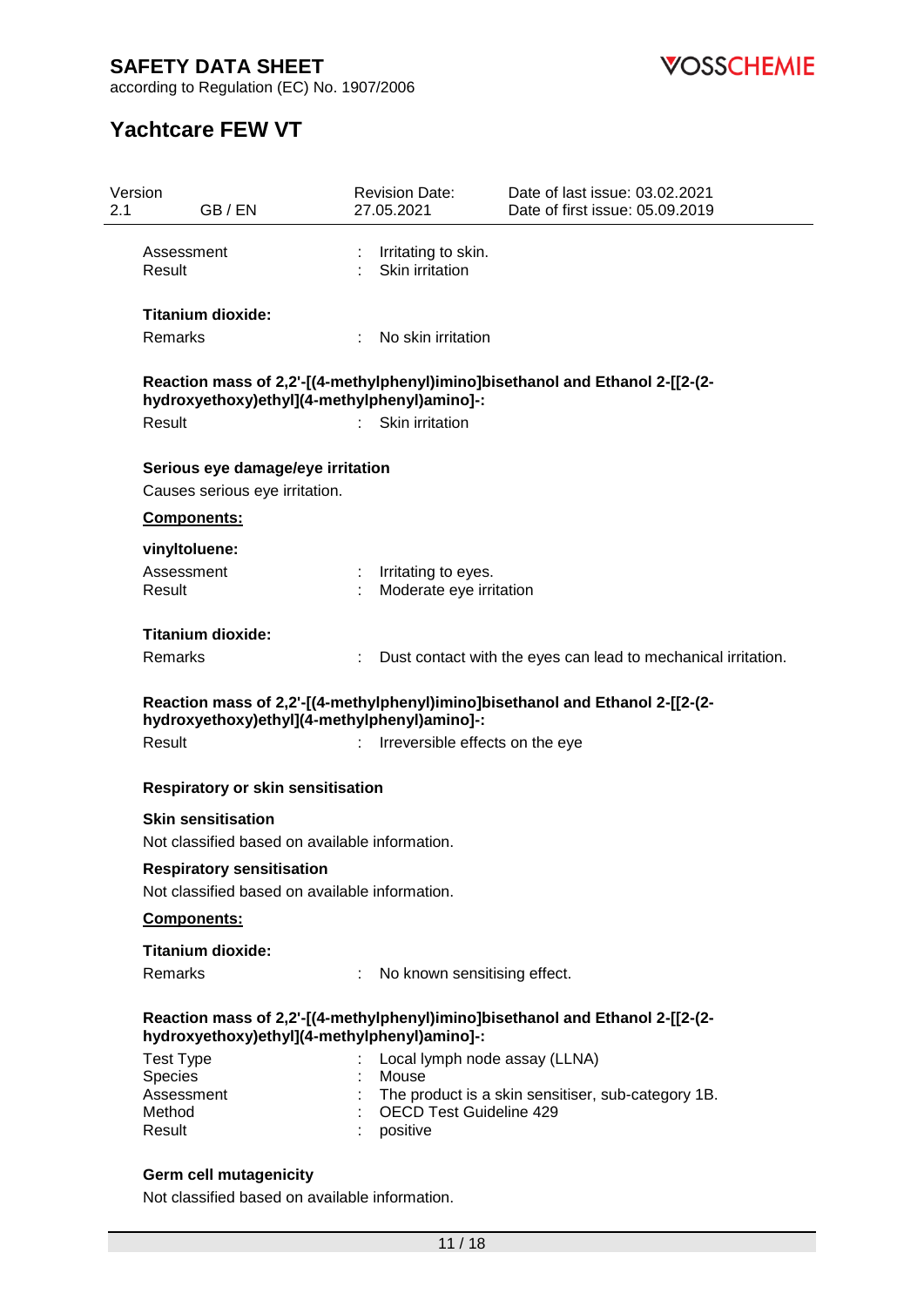

Date of last issue: 03.02.2021 Date of first issue: 05.09.2019

according to Regulation (EC) No. 1907/2006

# **Yachtcare FEW VT**

2.1 GB / EN

Version

| Carcinogenicity                                                                   |  |                                                                                                                                                                                                                                                                           |  |  |  |  |  |  |
|-----------------------------------------------------------------------------------|--|---------------------------------------------------------------------------------------------------------------------------------------------------------------------------------------------------------------------------------------------------------------------------|--|--|--|--|--|--|
| Not classified based on available information.                                    |  |                                                                                                                                                                                                                                                                           |  |  |  |  |  |  |
| <b>Reproductive toxicity</b>                                                      |  |                                                                                                                                                                                                                                                                           |  |  |  |  |  |  |
| Not classified based on available information.                                    |  |                                                                                                                                                                                                                                                                           |  |  |  |  |  |  |
| <b>STOT - single exposure</b><br>Not classified based on available information.   |  |                                                                                                                                                                                                                                                                           |  |  |  |  |  |  |
|                                                                                   |  |                                                                                                                                                                                                                                                                           |  |  |  |  |  |  |
| <b>STOT - repeated exposure</b><br>Not classified based on available information. |  |                                                                                                                                                                                                                                                                           |  |  |  |  |  |  |
| <b>Aspiration toxicity</b>                                                        |  |                                                                                                                                                                                                                                                                           |  |  |  |  |  |  |
| Not classified based on available information.                                    |  |                                                                                                                                                                                                                                                                           |  |  |  |  |  |  |
| Components:                                                                       |  |                                                                                                                                                                                                                                                                           |  |  |  |  |  |  |
| vinyltoluene:                                                                     |  |                                                                                                                                                                                                                                                                           |  |  |  |  |  |  |
| May be fatal if swallowed and enters airways.                                     |  |                                                                                                                                                                                                                                                                           |  |  |  |  |  |  |
| 11.2 Information on other hazards                                                 |  |                                                                                                                                                                                                                                                                           |  |  |  |  |  |  |
| <b>Endocrine disrupting properties</b>                                            |  |                                                                                                                                                                                                                                                                           |  |  |  |  |  |  |
| <b>Product:</b>                                                                   |  |                                                                                                                                                                                                                                                                           |  |  |  |  |  |  |
| Assessment                                                                        |  | The substance/mixture does not contain components consid-<br>ered to have endocrine disrupting properties according to<br>REACH Article 57(f) or Commission Delegated regulation<br>(EU) 2017/2100 or Commission Regulation (EU) 2018/605 at<br>levels of 0.1% or higher. |  |  |  |  |  |  |
| <b>SECTION 12: Ecological information</b>                                         |  |                                                                                                                                                                                                                                                                           |  |  |  |  |  |  |
|                                                                                   |  |                                                                                                                                                                                                                                                                           |  |  |  |  |  |  |
| 12.1 Toxicity                                                                     |  |                                                                                                                                                                                                                                                                           |  |  |  |  |  |  |
| <b>Components:</b>                                                                |  |                                                                                                                                                                                                                                                                           |  |  |  |  |  |  |
| vinyltoluene:                                                                     |  |                                                                                                                                                                                                                                                                           |  |  |  |  |  |  |
| Toxicity to fish                                                                  |  | LC50 (Fat head minnow): 5.2 mg/l<br>Exposure time: 96 h                                                                                                                                                                                                                   |  |  |  |  |  |  |
| Toxicity to daphnia and other :<br>aquatic invertebrates                          |  | EC50 (Daphnia magna (Water flea)): 1.3 mg/l<br>Exposure time: 48 h                                                                                                                                                                                                        |  |  |  |  |  |  |
| Toxicity to algae/aquatic<br>plants                                               |  | EC50 (Pseudokirchneriella subcapitata (green algae)): 2.6<br>mg/l<br>Exposure time: 72 h                                                                                                                                                                                  |  |  |  |  |  |  |
|                                                                                   |  | NOEC (Pseudokirchneriella subcapitata (green algae)): 1.6<br>mg/l<br>Exposure time: 72 h                                                                                                                                                                                  |  |  |  |  |  |  |
| Toxicity to fish (Chronic tox-<br>icity)                                          |  | NOEC: 1.16 mg/l<br>Exposure time: 30 d                                                                                                                                                                                                                                    |  |  |  |  |  |  |

Revision Date: 27.05.2021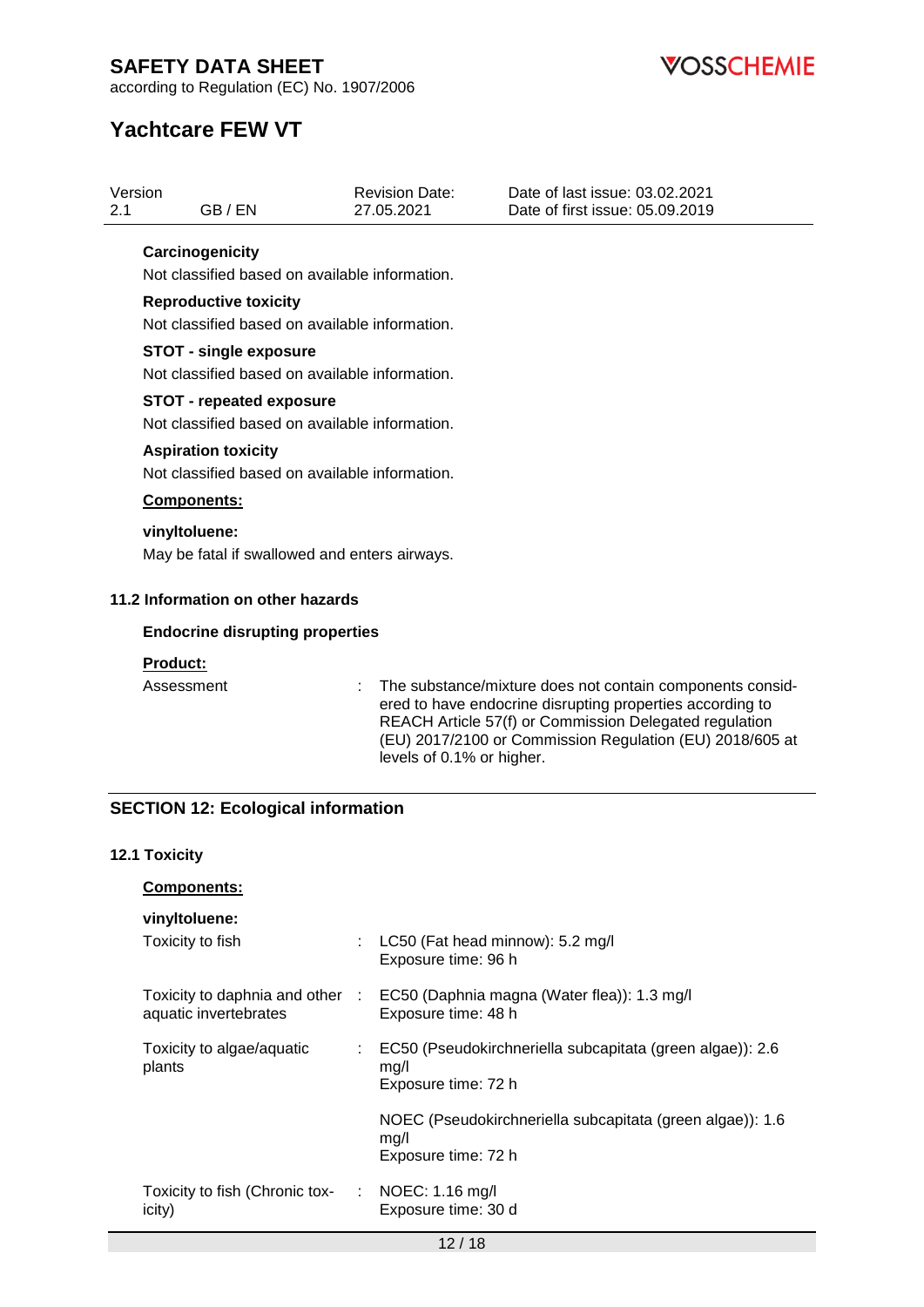according to Regulation (EC) No. 1907/2006

**VOSSCHEMIE** 

# **Yachtcare FEW VT**

| 2.1 | Version<br><b>Revision Date:</b><br>27.05.2021<br>GB/EN                          |                  |                                                                                        | Date of last issue: 03.02.2021<br>Date of first issue: 05.09.2019               |
|-----|----------------------------------------------------------------------------------|------------------|----------------------------------------------------------------------------------------|---------------------------------------------------------------------------------|
|     |                                                                                  |                  |                                                                                        |                                                                                 |
|     |                                                                                  |                  | Species: Fish                                                                          |                                                                                 |
|     | Toxicity to daphnia and other :<br>aquatic invertebrates (Chron-<br>ic toxicity) |                  | NOEC: 0.32 mg/l<br>Exposure time: 21 d                                                 | Species: Daphnia magna (Water flea)                                             |
|     | <b>Titanium dioxide:</b>                                                         |                  |                                                                                        |                                                                                 |
|     | aquatic invertebrates                                                            |                  | Exposure time: 48 h                                                                    | Toxicity to daphnia and other : EC50 (Daphnia magna (Water flea)): > 1,000 mg/l |
|     | hydroxyethoxy)ethyl](4-methylphenyl)amino]-:                                     |                  |                                                                                        | Reaction mass of 2,2'-[(4-methylphenyl)imino]bisethanol and Ethanol 2-[[2-(2-   |
|     | Toxicity to fish                                                                 |                  | Exposure time: 96 h<br>Method: OECD Test Guideline 203                                 | LC50 (Cyprinus carpio (Carp)): > 100 mg/l                                       |
|     | Toxicity to daphnia and other :<br>aquatic invertebrates                         |                  | Exposure time: 48 h<br>Method: OECD Test Guideline 202                                 | EC50 (Daphnia magna (Water flea)): 48 mg/l                                      |
|     | Toxicity to algae/aquatic<br>plants                                              | ÷.               | mg/l<br>Exposure time: 72 h<br>Method: OECD Test Guideline 201                         | EC50 (Pseudokirchneriella subcapitata (green algae)): > 100                     |
|     |                                                                                  |                  | mg/l<br>Exposure time: 72 h<br>Method: OECD Test Guideline 201                         | NOEC (Pseudokirchneriella subcapitata (green algae)): 100                       |
|     | Toxicity to microorganisms                                                       | $\mathbb{Z}^n$ . | EC50 (Bacteria): > 1,000 mg/l<br>Exposure time: 3 h<br>Method: OECD Test Guideline 209 |                                                                                 |
|     | 12.2 Persistence and degradability<br>No data available                          |                  |                                                                                        |                                                                                 |
|     | 12.3 Bioaccumulative potential                                                   |                  |                                                                                        |                                                                                 |
|     | <b>Components:</b>                                                               |                  |                                                                                        |                                                                                 |
|     | vinyltoluene:<br>Bioaccumulation                                                 |                  | Species: Fish<br>Bioaccumulation is unlikely.                                          |                                                                                 |
|     | Partition coefficient: n-<br>octanol/water                                       | ÷                | log Pow: 3.58                                                                          |                                                                                 |
|     | hydroxyethoxy)ethyl](4-methylphenyl)amino]-:                                     |                  |                                                                                        | Reaction mass of 2,2'-[(4-methylphenyl)imino]bisethanol and Ethanol 2-[[2-(2-   |
|     | Partition coefficient: n- : log Pow: 2.17 (20 °C)<br>octanol/water               |                  |                                                                                        |                                                                                 |
|     |                                                                                  |                  | 13/18                                                                                  |                                                                                 |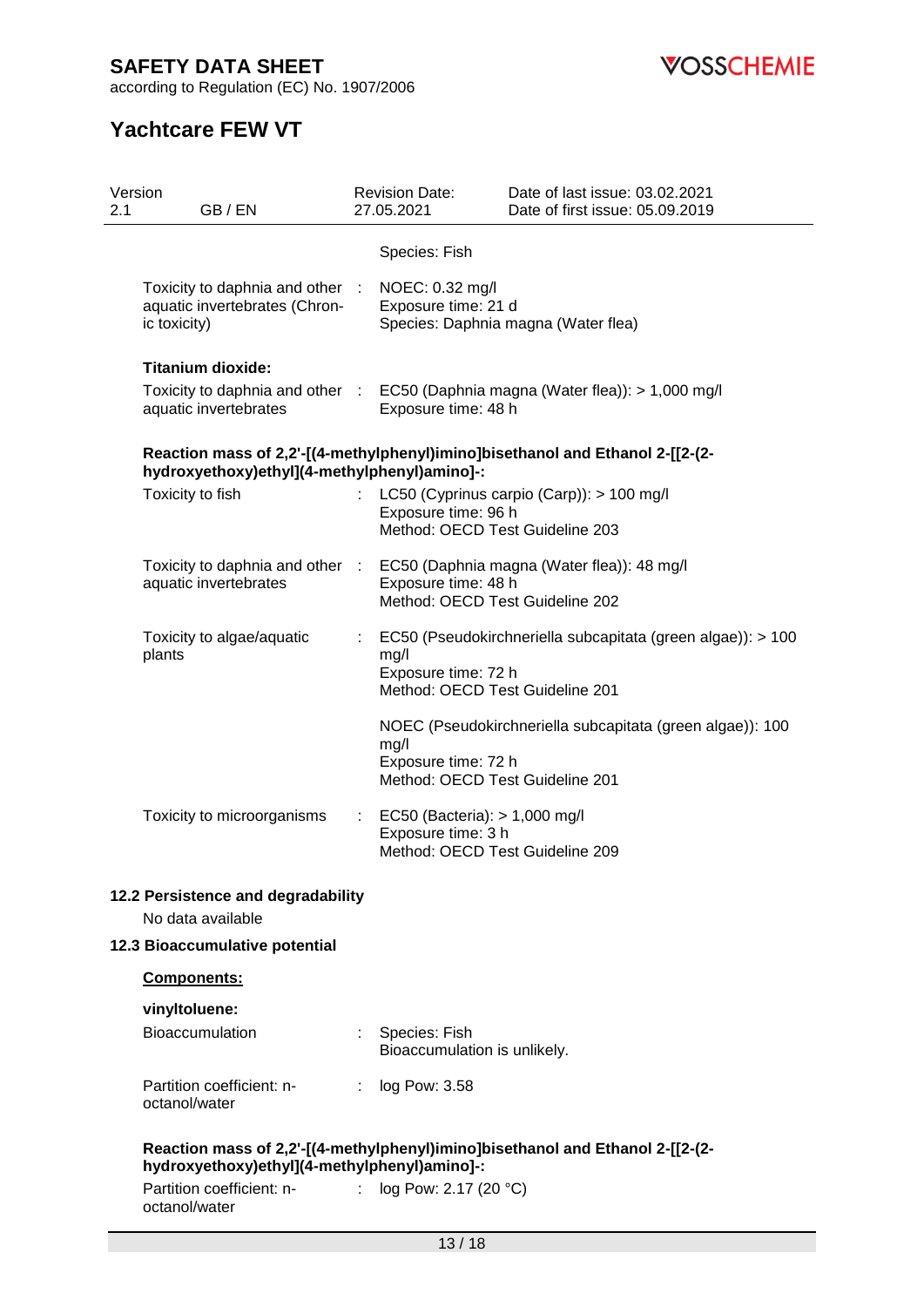**VOSSCHEMIE** 

according to Regulation (EC) No. 1907/2006

# **Yachtcare FEW VT**

| Version |         | <b>Revision Date:</b> | Date of last issue: 03.02.2021  |
|---------|---------|-----------------------|---------------------------------|
| 2.1     | GB / EN | 27.05.2021            | Date of first issue: 05.09.2019 |

#### **12.4 Mobility in soil**

No data available

#### **12.5 Results of PBT and vPvB assessment**

#### **Product:**

Assessment : This substance/mixture contains no components considered to be either persistent, bioaccumulative and toxic (PBT), or very persistent and very bioaccumulative (vPvB) at levels of 0.1% or higher..

#### **12.6 Endocrine disrupting properties**

#### **Product:**

| Assessment | : The substance/mixture does not contain components consid-<br>ered to have endocrine disrupting properties according to<br>REACH Article 57(f) or Commission Delegated regulation<br>(EU) 2017/2100 or Commission Regulation (EU) 2018/605 at |
|------------|------------------------------------------------------------------------------------------------------------------------------------------------------------------------------------------------------------------------------------------------|
|            | levels of 0.1% or higher.                                                                                                                                                                                                                      |

#### **12.7 Other adverse effects**

#### **Product:**

| Additional ecological infor- | No data available |
|------------------------------|-------------------|
| mation                       |                   |

#### **SECTION 13: Disposal considerations**

| 13.1 Waste treatment methods |                                                                                                                                                                                                                                                                                                                                                                 |  |  |
|------------------------------|-----------------------------------------------------------------------------------------------------------------------------------------------------------------------------------------------------------------------------------------------------------------------------------------------------------------------------------------------------------------|--|--|
| Product                      | Do not dispose of with domestic refuse.<br>Do not empty into drains, dispose of this material and its con-<br>tainer at hazardous or special waste collection point.<br>Dispose of in accordance with local regulations.<br>Dispose of wastes in an approved waste disposal facility.<br>Send to a licensed waste management company.                           |  |  |
| Contaminated packaging       | Empty containers should be taken to an approved waste han-<br>÷.<br>dling site for recycling or disposal.<br>Store containers and offer for recycling of material when in<br>accordance with the local regulations.<br>Packaging that is not properly emptied must be disposed of as<br>the unused product.<br>Dispose of in accordance with local regulations. |  |  |
| Waste Code                   | The following Waste Codes are only suggestions:<br>07 02 08, other still bottoms and reaction residues                                                                                                                                                                                                                                                          |  |  |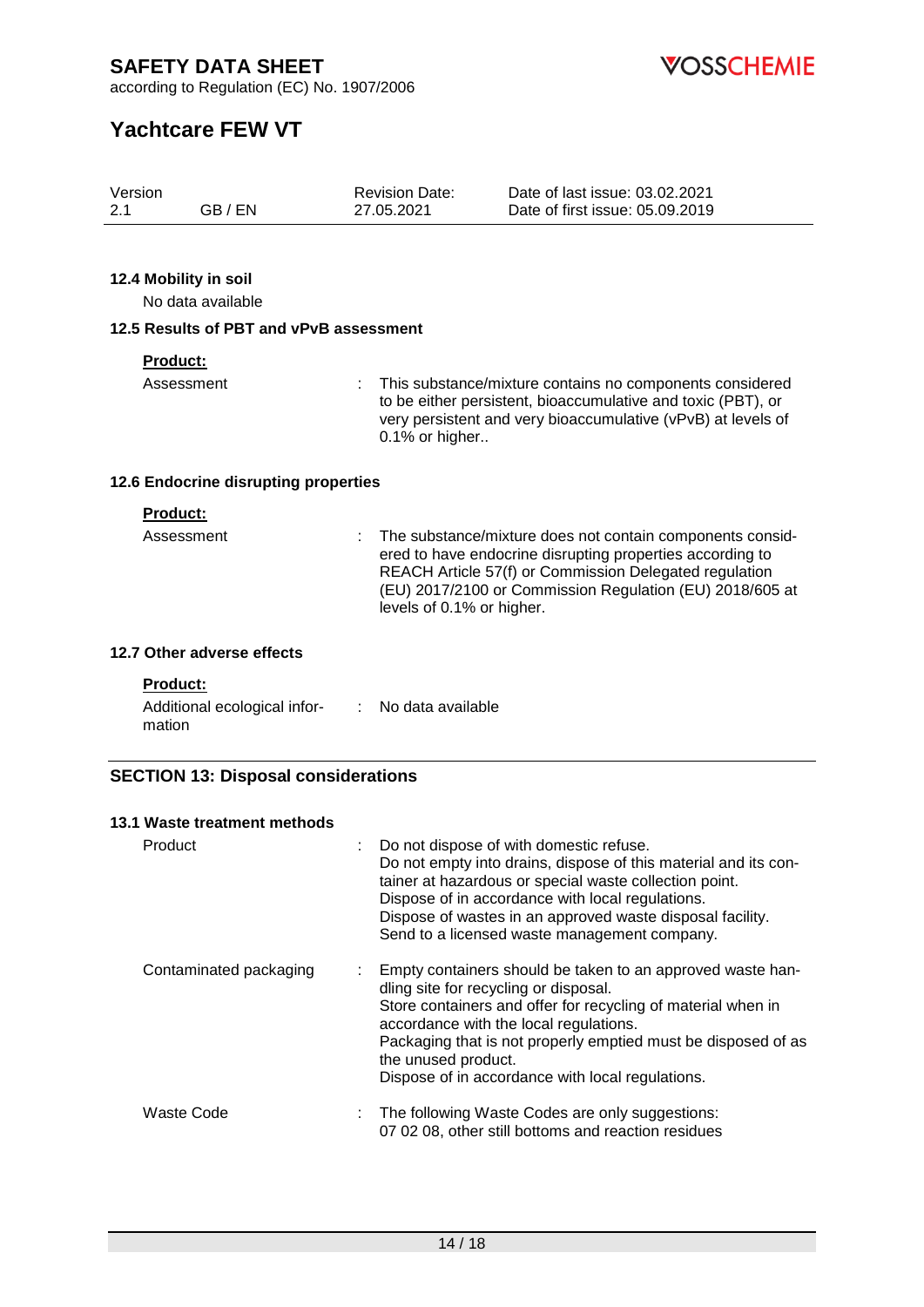**VOSSCHEMIE** 

according to Regulation (EC) No. 1907/2006

# **Yachtcare FEW VT**

| Version<br>2.1<br>GB / EN                             |    | <b>Revision Date:</b><br>27.05.2021 | Date of last issue: 03.02.2021<br>Date of first issue: 05.09.2019 |
|-------------------------------------------------------|----|-------------------------------------|-------------------------------------------------------------------|
| <b>SECTION 14: Transport information</b>              |    |                                     |                                                                   |
| 14.1 UN number or ID number                           |    |                                     |                                                                   |
| <b>ADN</b>                                            | t. | <b>UN 1866</b>                      |                                                                   |
| <b>ADR</b>                                            | ÷. | <b>UN 1866</b>                      |                                                                   |
| <b>RID</b>                                            |    | <b>UN 1866</b>                      |                                                                   |
| <b>IMDG</b>                                           | ÷  | <b>UN 1866</b>                      |                                                                   |
| <b>IATA</b>                                           | ÷  | <b>UN 1866</b>                      |                                                                   |
| 14.2 UN proper shipping name                          |    |                                     |                                                                   |
| <b>ADN</b>                                            | ÷  | <b>RESIN SOLUTION</b>               |                                                                   |
| <b>ADR</b>                                            | ٠. | <b>RESIN SOLUTION</b>               |                                                                   |
| <b>RID</b>                                            | ÷. | <b>RESIN SOLUTION</b>               |                                                                   |
| <b>IMDG</b>                                           | ÷  | <b>RESIN SOLUTION</b>               |                                                                   |
| <b>IATA</b>                                           | ÷  | Resin solution                      |                                                                   |
| 14.3 Transport hazard class(es)                       |    |                                     |                                                                   |
| <b>ADN</b>                                            | ÷. | 3                                   |                                                                   |
| <b>ADR</b>                                            | ÷. | 3                                   |                                                                   |
| <b>RID</b>                                            | ÷. | 3                                   |                                                                   |
| <b>IMDG</b>                                           | ÷. | -3                                  |                                                                   |
| <b>IATA</b>                                           | ÷. | 3                                   |                                                                   |
| 14.4 Packing group                                    |    |                                     |                                                                   |
| <b>ADN</b>                                            |    |                                     |                                                                   |
| Packing group                                         |    | Ш                                   |                                                                   |
| Classification Code<br>Hazard Identification Number : |    | F1<br>30                            |                                                                   |
| Labels                                                |    | 3                                   |                                                                   |
| <b>ADR</b>                                            |    |                                     |                                                                   |
| Packing group<br><b>Classification Code</b>           |    | Ш<br>F <sub>1</sub>                 |                                                                   |
| Hazard Identification Number                          |    | 30                                  |                                                                   |
| Labels<br>Tunnel restriction code                     |    | 3<br>(D/E)                          |                                                                   |
| <b>RID</b>                                            |    |                                     |                                                                   |
| Packing group                                         |    | Ш                                   |                                                                   |
| <b>Classification Code</b>                            |    | F <sub>1</sub>                      |                                                                   |
| <b>Hazard Identification Number</b><br>Labels         |    | 30<br>3                             |                                                                   |
| <b>IMDG</b>                                           |    |                                     |                                                                   |
| Packing group                                         |    | Ш                                   |                                                                   |
| Labels<br>EmS Code                                    |    | 3<br>F-E, <u>S-E</u>                |                                                                   |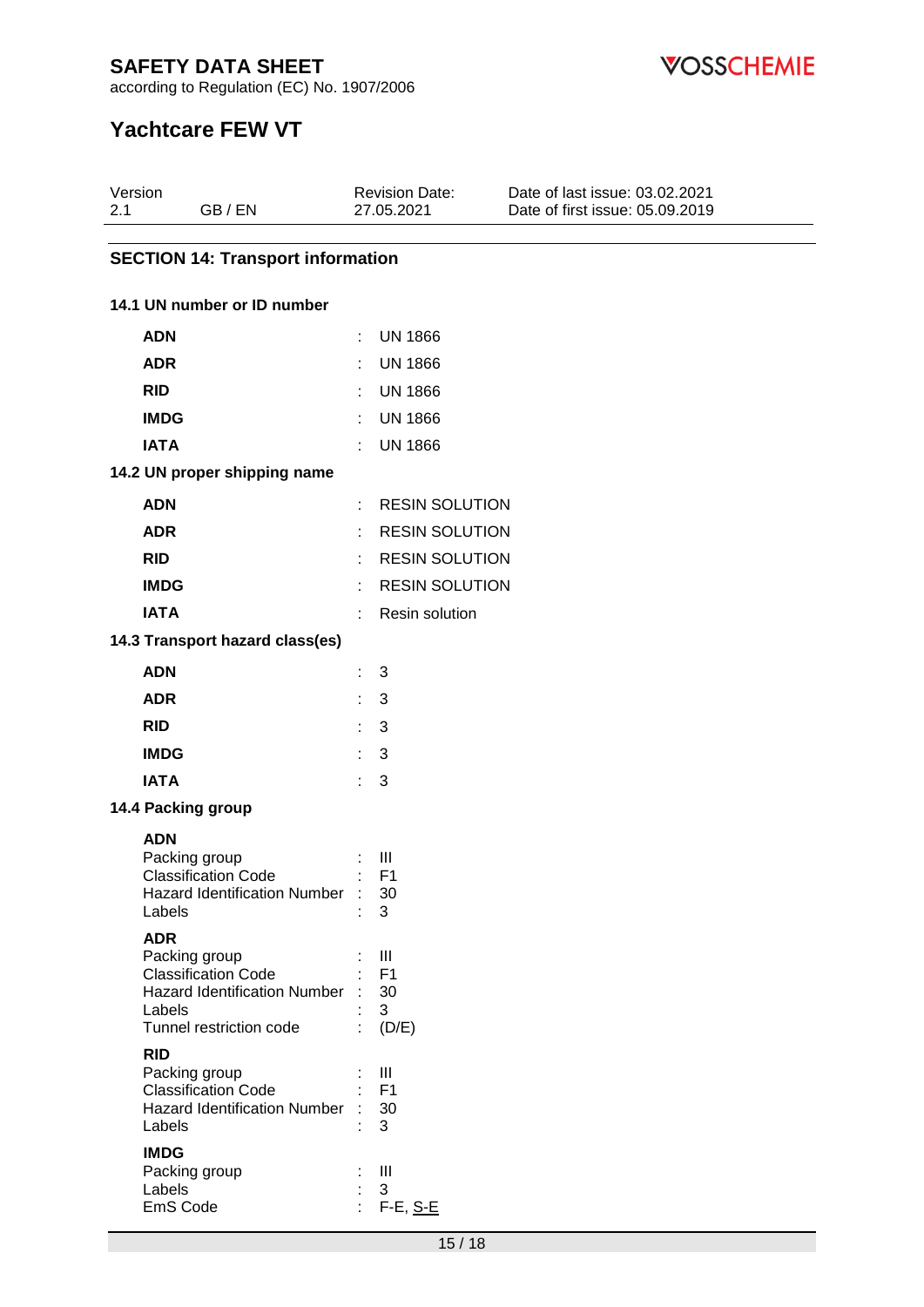according to Regulation (EC) No. 1907/2006

**VOSSCHEMIE** 

# **Yachtcare FEW VT**

| 2.1                                                                                                                                                                                                                                                      | Version<br>GB / EN                      | <b>Revision Date:</b><br>27.05.2021                                                                             | Date of last issue: 03.02.2021<br>Date of first issue: 05.09.2019 |  |  |  |
|----------------------------------------------------------------------------------------------------------------------------------------------------------------------------------------------------------------------------------------------------------|-----------------------------------------|-----------------------------------------------------------------------------------------------------------------|-------------------------------------------------------------------|--|--|--|
| <b>IATA (Cargo)</b><br>Packing instruction (cargo<br>aircraft)<br>Packing instruction (LQ)<br>Packing group<br>Labels<br><b>IATA (Passenger)</b><br>Packing instruction (passen-<br>ger aircraft)<br>Packing instruction (LQ)<br>Packing group<br>Labels |                                         | 366<br>Y344<br>$\mathbf{III}$<br>Class 3 - Flammable liquids<br>355<br>Y344<br>Ш<br>Class 3 - Flammable liquids |                                                                   |  |  |  |
|                                                                                                                                                                                                                                                          | <b>14.5 Environmental hazards</b>       |                                                                                                                 |                                                                   |  |  |  |
|                                                                                                                                                                                                                                                          | <b>ADN</b><br>Environmentally hazardous | no                                                                                                              |                                                                   |  |  |  |
|                                                                                                                                                                                                                                                          | <b>ADR</b><br>Environmentally hazardous | no                                                                                                              |                                                                   |  |  |  |
|                                                                                                                                                                                                                                                          | <b>RID</b><br>Environmentally hazardous | no                                                                                                              |                                                                   |  |  |  |
|                                                                                                                                                                                                                                                          | <b>IMDG</b><br>Marine pollutant         | no                                                                                                              |                                                                   |  |  |  |

#### **14.6 Special precautions for user**

The transport classification(s) provided herein are for informational purposes only, and solely based upon the properties of the unpackaged material as it is described within this Safety Data Sheet. Transportation classifications may vary by mode of transportation, package sizes, and variations in regional or country regulations.

#### **14.7 Maritime transport in bulk according to IMO instruments**

Not applicable for product as supplied.

#### **SECTION 15: Regulatory information**

#### **15.1 Safety, health and environmental regulations/legislation specific for the substance or mixture**

| REACH - Restrictions on the manufacture, placing on<br>the market and use of certain dangerous substances,<br>preparations and articles (Annex XVII) | : Conditions of restriction for the fol-<br>lowing entries should be considered:<br>Number on list 3 |
|------------------------------------------------------------------------------------------------------------------------------------------------------|------------------------------------------------------------------------------------------------------|
| REACH - Candidate List of Substances of Very High<br>Concern for Authorisation (Article 59).                                                         | Not applicable                                                                                       |
| REACH - List of substances subject to authorisation<br>(Annex XIV)                                                                                   | Not applicable                                                                                       |
| Regulation (EC) No 1005/2009 on substances that de-<br>plete the ozone layer                                                                         | Not applicable                                                                                       |
| Regulation (EU) 2019/1021 on persistent organic pollu-<br>tants (recast)                                                                             | Not applicable                                                                                       |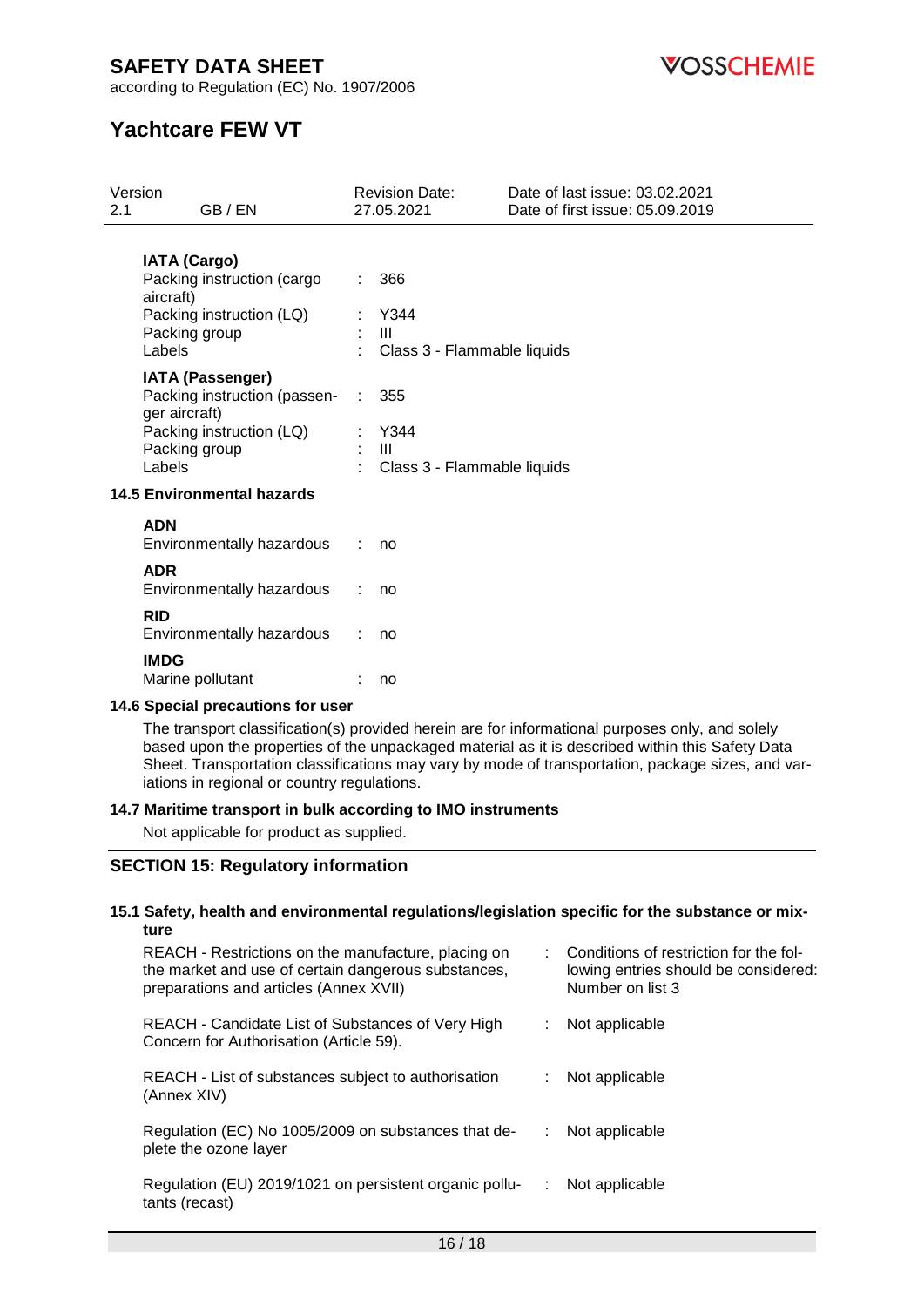**VOSSCHEMIE** 

according to Regulation (EC) No. 1907/2006

# **Yachtcare FEW VT**

| Version<br>2.1 | GB / EN                                                                                                                                                            | <b>Revision Date:</b><br>27.05.2021 | Date of last issue: 03.02.2021<br>Date of first issue: 05.09.2019                                               |
|----------------|--------------------------------------------------------------------------------------------------------------------------------------------------------------------|-------------------------------------|-----------------------------------------------------------------------------------------------------------------|
|                | Seveso III: Directive 2012/18/EU of the Euro-<br>pean Parliament and of the Council on the<br>control of major-accident hazards involving<br>dangerous substances. | <b>P5c</b>                          | <b>FLAMMABLE LIQUIDS</b>                                                                                        |
|                | Volatile organic compounds                                                                                                                                         | Directive 2004/42/EC                | Volatile organic compounds (VOC) content: < 250 g/l<br>VOC content for the product in a ready to use condition. |

#### **15.2 Chemical safety assessment**

A chemical safety assessment according to (EC) regulation 1907/2006 (REACH) has not been carried out for this product.

#### **SECTION 16: Other information**

#### **Full text of H-Statements**

| H226                                    |   | Flammable liquid and vapour.                                  |
|-----------------------------------------|---|---------------------------------------------------------------|
| H302                                    |   | Harmful if swallowed.                                         |
| H304                                    |   | May be fatal if swallowed and enters airways.                 |
| H315                                    |   | Causes skin irritation.                                       |
| H317                                    |   | May cause an allergic skin reaction.                          |
| H318                                    |   | Causes serious eye damage.                                    |
| H319                                    |   | Causes serious eye irritation.                                |
| H332                                    |   | Harmful if inhaled.                                           |
| H351                                    |   | Suspected of causing cancer if inhaled.                       |
| H411                                    |   | Toxic to aquatic life with long lasting effects.              |
| H412                                    | ÷ | Harmful to aquatic life with long lasting effects.            |
| <b>Full text of other abbreviations</b> |   |                                                               |
| Acute Tox.                              |   | Acute toxicity                                                |
| Aquatic Chronic                         |   | Long-term (chronic) aquatic hazard                            |
| Asp. Tox.                               |   | Aspiration hazard                                             |
| Carc.                                   |   | Carcinogenicity                                               |
| Eye Dam.                                |   | Serious eye damage                                            |
| Eye Irrit.                              |   | Eye irritation                                                |
| Flam. Liq.                              |   | Flammable liquids                                             |
| Skin Irrit.                             |   | : Skin irritation                                             |
| Skin Sens.                              |   | : Skin sensitisation                                          |
| 2004/37/EC                              |   | Europe. Directive 2004/37/EC on the protection of workers     |
|                                         |   | from the risks related to exposure to carcinogens or mutagens |
|                                         |   | at work                                                       |
| GB EH40                                 |   | UK. EH40 WEL - Workplace Exposure Limits                      |
| 2004/37/EC / TWA                        |   | Long term exposure limit                                      |
| GB EH40 / TWA                           |   | Long-term exposure limit (8-hour TWA reference period)        |

ADN - European Agreement concerning the International Carriage of Dangerous Goods by Inland Waterways; ADR - European Agreement concerning the International Carriage of Dangerous Goods by Road; AIIC - Australian Inventory of Industrial Chemicals; ASTM - American Society for the Testing of Materials; bw - Body weight; CLP - Classification Labelling Packaging Regulation; Regulation (EC) No 1272/2008; CMR - Carcinogen, Mutagen or Reproductive Toxicant; DIN -